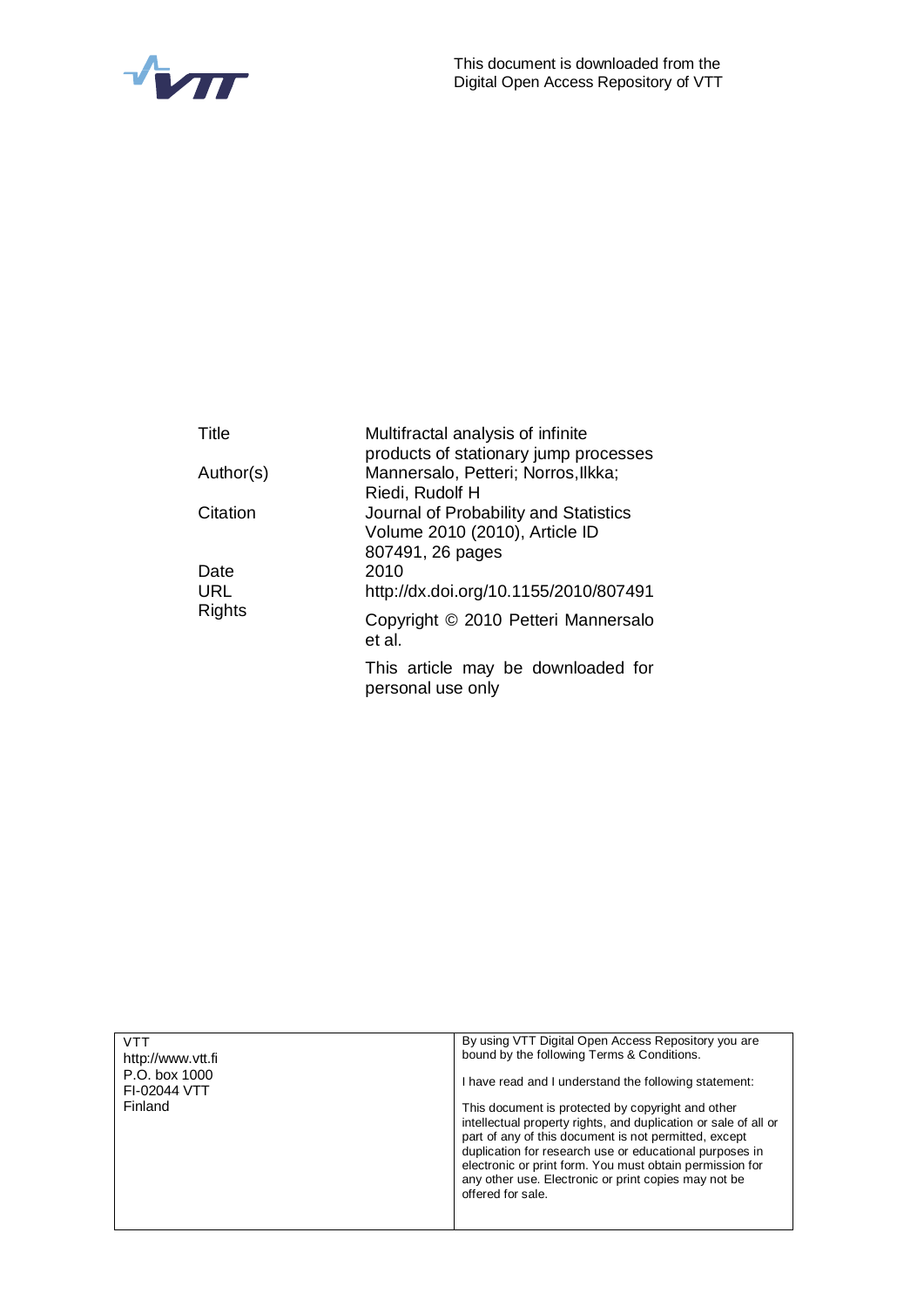# *Research Article*

# **Multifractal Analysis of Infinite Products of Stationary Jump Processes**

## Petteri Mannersalo,<sup>1</sup> Ilkka Norros,<sup>2</sup> and Rudolf H. Riedi<sup>3,4</sup>

*<sup>1</sup> VTT Technical Research Centre of Finland, P.O. Box 1100, 90571 Oulu, Finland*

*<sup>2</sup> VTT Technical Research Centre of Finland, P.O. Box 1000, 02044 VTT, Finland*

*<sup>3</sup> Department of Statistics, Rice University, MS 138, 6100 Main Street Houston, TX 77251-1892, USA*

<sup>4</sup> Ecole d'ingénieurs et d'architectes de Fribourg, Bd de Pérolles 80 - CP 32, CH-1705 Fribourg, Switzerland

Correspondence should be addressed to Petteri Mannersalo, petteri.mannersalo@vtt.fi

Received 21 August 2009; Revised 28 February 2010; Accepted 31 March 2010

Academic Editor: Tomasz J. Kozubowski

Copyright  $@ 2010$  Petteri Mannersalo et al. This is an open access article distributed under the Creative Commons Attribution License, which permits unrestricted use, distribution, and reproduction in any medium, provided the original work is properly cited.

There has been a growing interest in constructing stationary measures with known multifractal properties. In an earlier paper, the authors introduced the *multifractal products of stochastic processes* (MPSP) and provided basic properties concerning convergence, nondegeneracy, and scaling of moments. This paper considers a subclass of MPSP which is determined by jump processes with i.i.d. exponentially distributed interjump times. Particularly, the information dimension and a multifractal spectrum of the MPSP are computed. As a side result it is shown that the random partitions imprinted naturally by a family of Poisson point processes are sufficient to determine the spectrum in this case.

## **1. Introduction**

The measures resulting from the limits of random multiplicative martingales have attracted much attention in the mathematical community since the the work by Kahane on positive martingales [1–3]; these martingales are of the form  $\int Q_n(t)d\sigma(t)$ , where  $Q_n(t)$  forms a positive martingale for each *t*. Related early ideas go back to de Wijs [4, 5], Kolmogorov [6], Novikov and Stewart [7], Yaglom [8], and Mandelbrot [9-12], and emerged mostly in the context of turbulence. Recently, Barral and Mandelbrot have published a series of papers [13, 14] completing Kahane's general theory of *T*-martingales.

Research on multiplicative cascades has been very active. Especially, Mandelbrot's martingale [9, 10], a simple tree-based construction with independent random multipliers, has been considered in a large number of publications; first by Kahane and Peyrière [15], and the story still continues (see e.g. [16–23]). Extensions such as relaxing the independence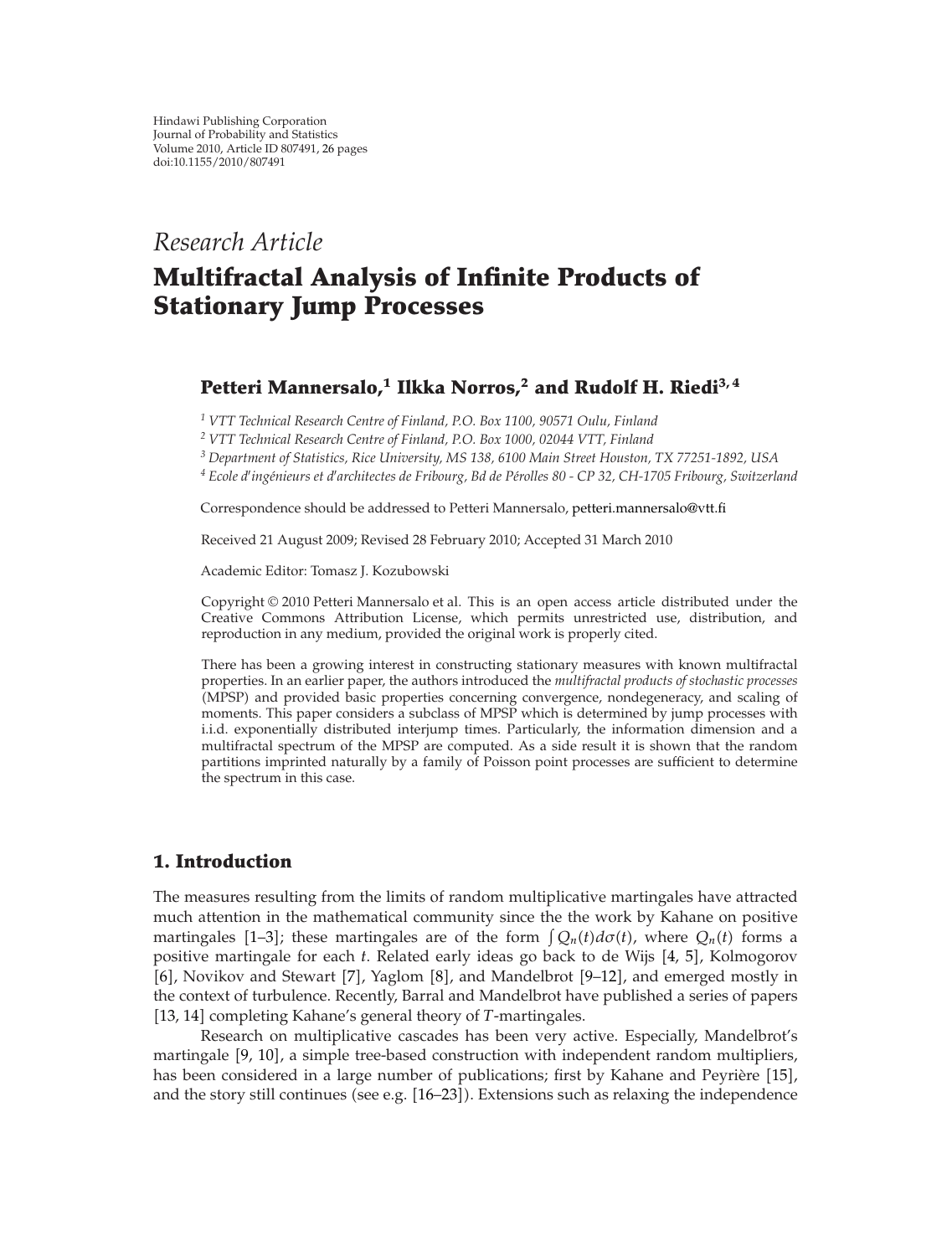assumption of the multipliers or randomizing the number of offsprings have also been studied. To give a short list without intention of being complete, we refer to Molchan [19] and Waymire and Williams  $[24, 25]$  regarding dependent multipliers, and to Peyrière  $[26]$ , Arbeiter [27], and Burd and Waymire [28] regarding random numbers of offsprings.

Classes of Kahane's martingales that move away from a tree-based structure include Gaussian chaos by Kahane [1], Lévy chaos by Fan [29], random Gibbs measures by Fan and Shieh [30], random coverings by Kahane and Fan [2, 3, 31, 32], multifractal product of cylindrical pulses by Barral and Mandelbrot 13, 14, 33, an infinitely divisible cascades by Bacry and Muzy [34, 35], Chainais et al. [36, 37] and Riedi and Gershman [38], as well as products of stochastic processes by the present authors [39] and subsequently by Anh et al.  $[40, 41]$  and Matsui and Shieh  $[42]$ .

Processes defined through iterative multiplication such as the above exhibit rich scaling properties and ubiquitous, fine details. Multifractal analysis, in a nutshell, strives at capturing the essence of such complex scaling behaviour through geometric and probabilistic descriptors. The multifractal spectrum of a given realization, on one hand, is given as the Hausdorff dimension of all points where the local Hölder regularity has a given degree; it is local and random in nature. The multifractal envelope, on the other hand, is defined in terms of the scaling of moments and constitutes, thus, a global and deterministic descriptor. It is well known that the envelope provides an almost sure upper bound to the spectrum, a fact that can easily be established through arguments akin to large deviation principles. The goal of multifractal analysis lies in establishing almost sure equality of spectrum and envelope.

Motivated by natural, desirable properties of a process such as stationarity, this paper studies the multifractal spectrum of an infinite product of stationary jump processes, defined as the limit of a particular choice of martingales of Kahane:

$$
A(t) = \lim_{n \to \infty} \int_0^t \prod_{i=1}^n \Lambda^{(i)}(s) \, \mathrm{d} s,\tag{1.1}
$$

where the  $\Lambda^{(i)}$  are independent rescaled versions of a mean one, stochastic mother process Λ. We refer to Anh et al. 40, 41 for a collection of such products of stochastic processes for which the multifractal envelope is explicitly computed. Recently, the  $\mathcal{L}_2$  convergence of  $A(t)$  with a long range-dependent  $\Lambda$  is shown by Matsui and Shieh [42]. In this paper, we study the case  $\Lambda^{(i)}(\cdot) \stackrel{\text{dist}}{=} \Lambda(b^i \cdot)$ , where  $\Lambda$  is a stationary jump process with i.i.d. exponential interjump times.

Overview and contributions: Section 2 reviews the multifractal analysis in the context of restricted coverings, recalls the less known semispectra needed in our approach, and establishes the corresponding multifractal formalism. The main purpose of this section is to provide solid grounds for the reader less familiar with the field of fractals and to clearly state results that are not found in common books. Section 3 develops the multifractal properties of the infinite product of jump processes and constitutes the heart of the paper. To compute the multifractal spectrum we establish the multifractal formalism, for the infinite product of jump processes. To our best of knowledge, these are the first processes that may exhibit *temporal dependence* over arbitrarily large lags and for which the formalism has been established. Notably, the absence of an a priori bound on the length of the temporal dependence precludes the use of common methods as found, for example, in [14]. To overcome this hurdle, we take advantage of a more general version of the multifractal formalism than is usually applied. More precisely, we base the multifractal computations on partitions created naturally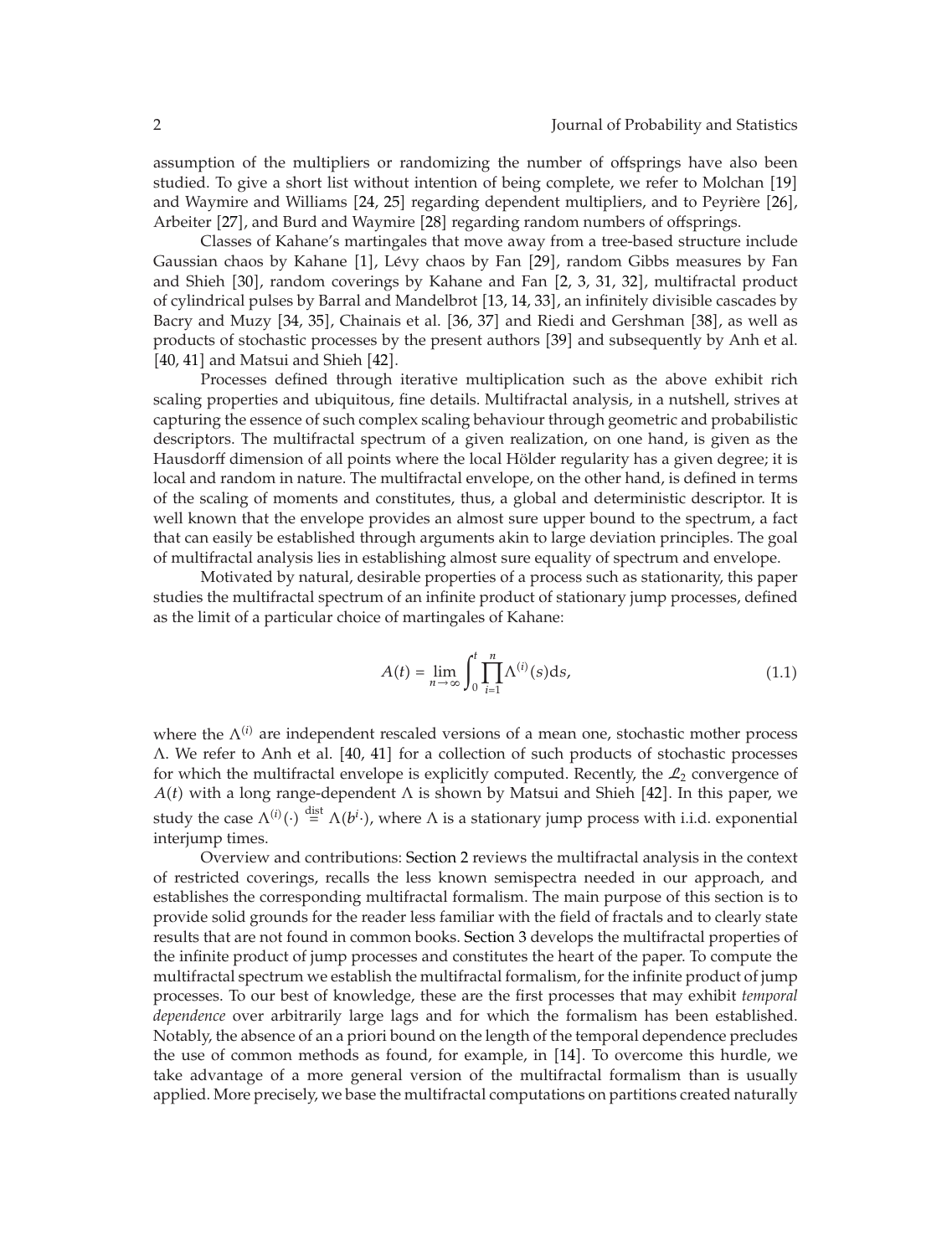by the Poisson processes underlying the processes at hand. While Poisson partitions can in general not be used to compute the ordinary Hausdorff dimension of sets, they will suffice here. Moreover, the Poisson partition yields the same multifractal envelope as the one obtained with the usual dyadic partitions in earlier work [39].

## **2. Multifractal Spectra and Formalism**

The multifractal spectrum of a process is defined pathwise. Therefore, we start in sections 2.1–2.3 by providing the relevant notions for a given (deterministic) increasing function, or its related measure. We also develop tools which allow for computing the multifractal spectrum of a measure in ways which are adapted to the inherent structure of the processes we will study in this paper. In 2.4 we proceed to random measures, providing almost sure upper bounds on the pathwise multifractal spectrum. It will be the task of the remainder of the paper to establish conditions under which these upper bounds are actually tight.

In this paper, we consider scaling exponents and multifractal spectra which are defined via nonhomogenous partitions. The results have analogous counter-parts in the standard setting but it should be noted that these are not fully equivalent notions.

#### *2.1. Hausdorff Dimension*

Let us start by recalling notions related to Hausdorff dimension. Consider a set *F* ⊂ R*<sup>d</sup>* and a class C of subsets of  $\mathbb{R}^d$ . Then, the *s*-dimensional *Hausdorff measure with respect to (w.r.t.)* C is given by

$$
h_s^{\mathcal{C}}(F) \doteq \lim_{\delta \to 0} \inf \left\{ \sum_i |U_i|^s : 0 < |U_i| \le \delta, \ U_i \in \mathcal{C} \ \forall i; \ F \subseteq \bigcup_i U_i \right\},\tag{2.1}
$$

where the diameter of set *U* is denoted by  $|U| = \sup\{|x - y| : x, y \in U\}$ . Then

$$
\dim^{\mathcal{C}}(F) \doteq \sup_{s} \{ s \ge 0 : h_s(F) = \infty \} = \inf_{s} \{ s \ge 0 : h_s(F) = 0 \}
$$
 (2.2)

is called the *Hausdorff dimension of set F w.r.t.* C. By definition, when choosing the powerset  $2^{\mathbb{R}^d}$ , that is, the class of all subsets of  $\mathbb{R}^d$  as the class  $C$  in  $(2.1)$ , then these notions reduce to the usual *s*-dimensional Hausdorff measure *hs* and dimension dim:

$$
h_s(F) = h_s^{2^{\mathbb{R}^d}}(F), \qquad \dim(F) = \dim^{2^{\mathbb{R}^d}}(F). \tag{2.3}
$$

*Clearly, dim(F)*  $\leq$  dim<sup>C</sup>(*F*). The Hausdorff dimension w.r.t. C is *σ*-stable, that is, dim<sup>C</sup>( $\cup_j F_j$ ) =  $\sup_j \dim^{\mathcal{C}}(F_j)$  for any countable family of sets  $F_j$ . This can be established as in the classical case. See Rogers [43] for more properties of Hausdorff measures.

Numerous classes of sets  ${\cal C}$  are known to result in the usual Hausdorff dimension (see e.g.,  $[44–46]$ ). For our purposes, it will be sufficient to consider certain nested classes C and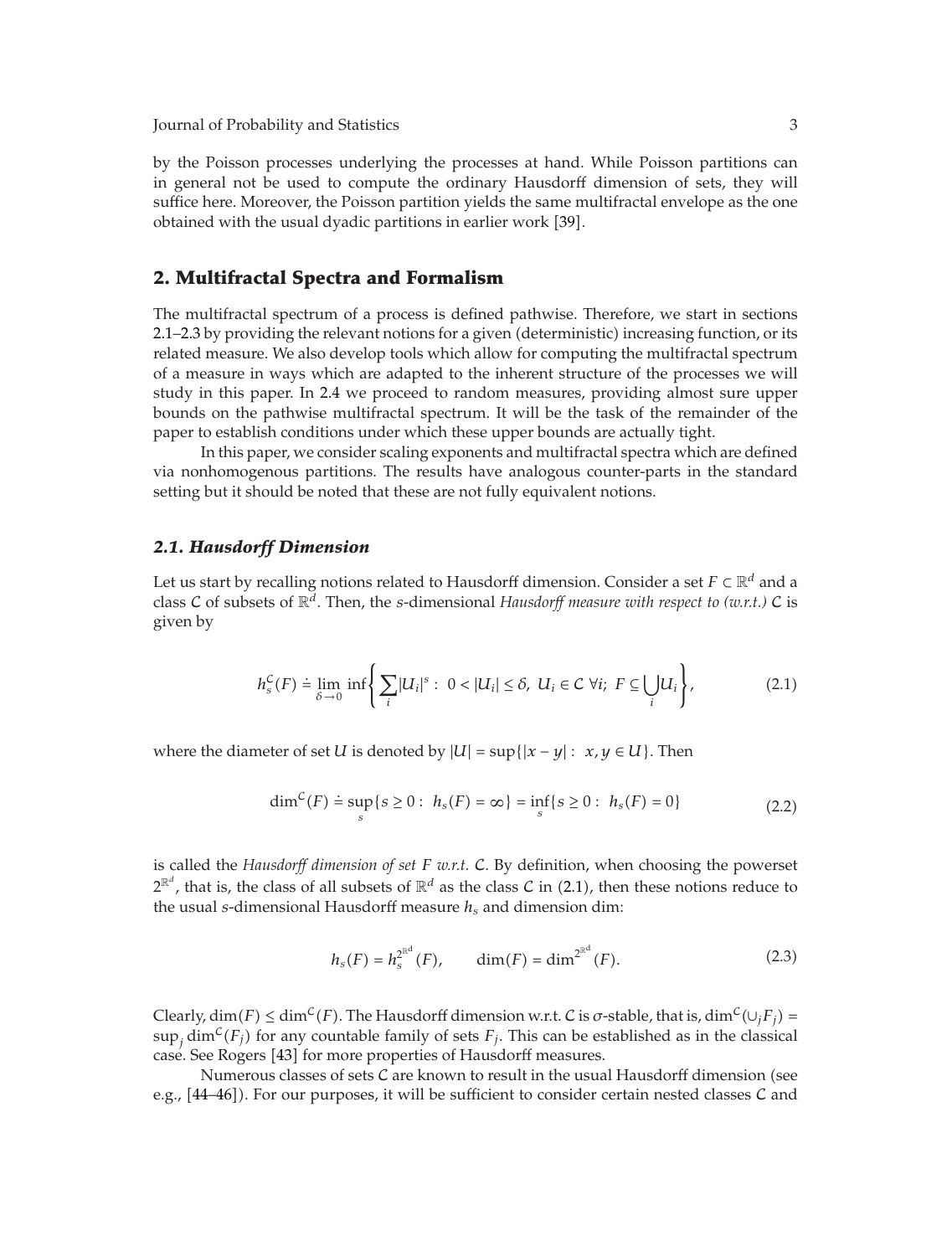to establish a simple sufficient condition to warrant that  $\dim(F) = \dim^{\mathcal{C}}(F)$ . The simplest example of such a family is the *b*-ary cubes of the form

$$
[k_1b^{-n}, (k_1+1)b^{-n}) \times \cdots \times [k_d b^{-n}, (k_d+1)b^{-n}) \tag{2.4}
$$

where *b >* 1. To generalize this fact, recall that a collection is called *nested* if for all pairs of its sets *A*, *B*, we have  $A \cap B = \emptyset A \subseteq B$ , or  $B \subseteq A$ . Also, we use the term *cube* for any product of intervals of equal lengths.

**Lemma 2.1.** *Let*  $F \subset \mathbb{R}^d$  *and*  $C$  *be a nested collection of arbitrary cubes. Assume that for all*  $x \in F$ *there exists a sequence*  ${C_n(x)}_N \in C$  *such that*  $x \in C_n(x) \neq \{x\}$  for all  $n$ ,

$$
\lim_{n \to \infty} |C_n(x)| = 0, \qquad \limsup_{n \to \infty} \frac{\log|C_n(x)|}{\log|C_{n-1}(x)|} \le 1.
$$
\n(2.5)

*Then* dim  $(F) = \dim^{\mathcal{C}}(F)$ *.* 

The use of nested covers with a condition akin to  $(2.5)$  is quite standard. In  $[45]$ , for example, a Frostman-type result based on nested cubes is derived. In  $[46]$ , the equality dim  $(F) = \dim^{\mathcal{C}}(F)$  is established under assumptions which are somewhat more restrictive than (2.5) and prevent the use of Poisson covers (compare lemma 3.6). As we do not need this result directly we leave the proof to the interested reader who will have no problems rewriting the arguments of [45] for a proof of the result given here. In doing so, exploit that the covers are nested to avoid the need of a lower bound on  $|C_n(x)|$  as used in [45]. A proof is contained in the technical report [47].

A standard method to get a lower bound for the Hausdorff dimension of a set is based on a scaling law, which appears as *mass distribution principle* in [44]. For our purposes, we need the following stronger lemma which follows from [45]. Note that condition (ii) can be replaced by the less restrictive (2.5), following the classical argument of the Frostman lemma applied to the covers  $C$ , combined with lemma 2.1.

Lemma 2.2 (see [45, Lemma 4.3.2.b]). Let *v* be a Borel measure on  $\mathbb{R}^d$ , F a Borel subset, and  $C = \{C_k^n : k = 1, \ldots, N_n, n \in \mathbb{N}\}\$ a nested collection of cubes. Assume  $\nu(F) > 0$ ,

- (i)  $\{C_k^n\}_{k=1}^{N_n}$  cover *F* for all *n*,
- (ii) *there exists b* > 1 *such that*  $(1/n) \log |C_k^n|$  → − log *b as*  $C_k^n$  → {*x*} *for all*  $x \in F$ *,*

(iii) 
$$
\log \nu(C_k^n) / \log |C_k^n| \to s \text{ as } C_k^n \to \{x\} \text{ for all } x \in F.
$$

*Then,*  $\dim(F) = \dim^C(F) \geq s$ *.* 

#### *2.2. Multifractal Spectrum*

Let *v* be a Borel measure in  $\mathbb{R}^d$ . Its Hölder exponent at *x*, or equivalently local dimension at *x*, is given by

$$
\dim_{\text{loc}} \nu(x) = \lim_{r \to 0} \frac{\log \nu(B(x, r))}{\log r} \tag{2.6}
$$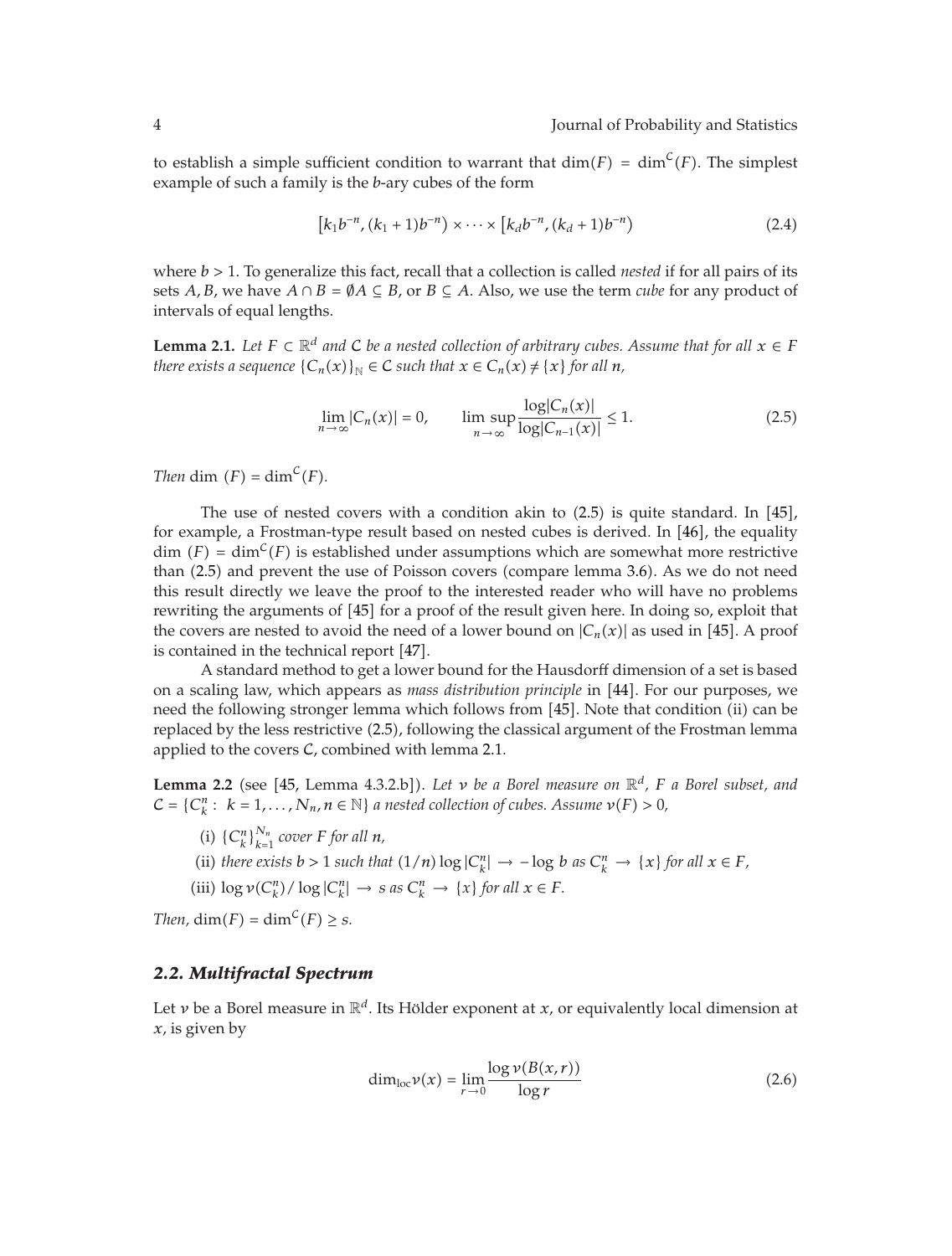if this limit exists. In multifractal analysis, we are usually interested in the properties like fractal dimension of the set  $\{x: \dim_{loc} \nu(x) = \alpha\}.$ 

A more approachable framework to study scaling properties is to consider a sequence of finer and finer partitions  $C^n \doteq \{C_k^n : k = 1, ..., N_n\}$  of a set containing the support of measure. The standard example in  $\mathbb R$  is to partition the unit interval by the dyadic intervals  $[(k-1)2^{-n}, k2^{-n}), k = 1, \ldots, 2^n.$ 

*Definition 2.3.* Let *F* be a Borel subset of  $\mathbb{R}^d$  and  $C^n = \{C_k^n : k = 1, ..., N_n\}$  a partition of *F* for each  $n = 1, 2, \ldots$  We call the  $C^n$  *nested partitions*, if any  $C_k^n \in C^n$   $(n \ge 2)$ ,  $k = 1, \ldots, N_n$ , is a subset of some  $C_{k'}^{n-1}$  ∈  $C^{n-1}$ ,  $k'$  ∈ {1, ...,  $N_{n-1}$ }.

Let

$$
\alpha_n^{\mathcal{C}}(x) \doteq \frac{\log \nu(C^n(x))}{\log|C^n(x)|},\tag{2.7}
$$

where  $C = \{C^n : n = 1,...\}$  is a collection of nested partitions  $C^n$  of supp,  $\nu$  and  $C^n(x)$  is the unique  $C_k^n \in \mathbb{C}^n$  containing *x*. Then the local scaling exponent (w.r.t. *C*) of *ν* at *x* is given by

$$
\alpha^{C}(x) \doteq \lim_{n \to \infty} \alpha_{n}^{C}(x) \tag{2.8}
$$

if this limit exists. One should think of  $\alpha^C(x)$  as giving approximately the degree of Hölder regularity of *ν* at *x*, that is, an approximation to dim<sub>loc</sub>ν(*x*). It is tempting to conjecture that these two notions are equal, except in a set of dimension zero, provided that the partitions satisfy the conditions of Lemma 2.2. While this conjecture is known to hold for certain (random) measures *ν* such as the binomial cascade, a general proof seems hard to come by.

We consider the sets

$$
E_{\alpha}^{C} \doteq \left\{ x : \lim_{n} \alpha_{n}^{C}(x) = \alpha \right\}, \qquad V_{\alpha}^{C} \doteq \left\{ x : \liminf_{n} \alpha_{n}^{C}(x) \le \alpha \right\}
$$
 (2.9)

characterizing the local scaling behaviour. The classical literature on multifractals studies typically the sets  $E^C_\alpha$ , calling dim  $E^C_\alpha$  the *multifractal spectrum* of the measure *ν*. The sets  $V^C_\alpha$ are somewhat easier to study, yet provide spectral information in the sense of multifractal analysis, as we will point out in this section. Also the sets  $\{x : \liminf_{n \to \infty} a_n^C(x) = \alpha\}$  would be of interest since they form a partition of space. However, their dimension would lie between  $\dim(E_{\alpha}^{\mathcal{C}})$  and  $\dim(V_{\alpha}^{\mathcal{C}})$ . Trivially,  $E_{\alpha}^{\mathcal{C}} \subseteq V_{\alpha}^{\mathcal{C}}$  and  $\dim(E_{\alpha}^{\mathcal{C}}) \leq \dim(V_{\alpha}^{\mathcal{C}})$ .

#### *2.3. Pathwise Partition Function and Coarse Grain Spectra*

In order to make the presentation simpler, we consider only the 1-dimensional case assuming that supp  $\nu \subseteq [0,1]$ , but all the definitions are easily extended to compactly supported measures on R*<sup>d</sup>*.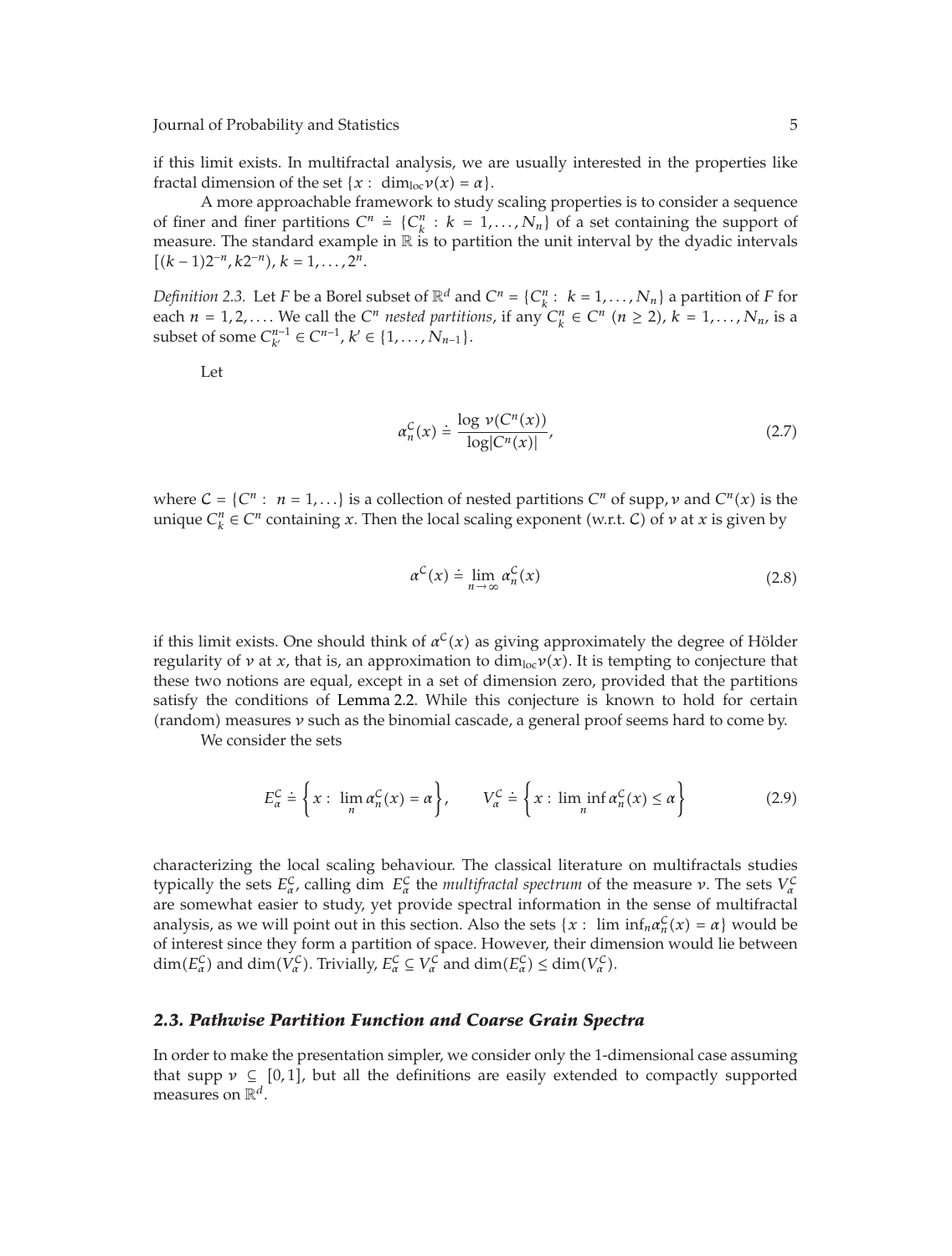Consider nested partitions  $J^n = \{J_k^n : k = 1, ..., N_n\}$  of the unit interval. Analogous to the previous section, denote  $C = \{J^n : n = 1,...\}$  the nested collection of sets which is determined by the  $J^n$ . The partition sum of the measure  $\nu$  is defined by

$$
S_n^{\mathcal{C}}(q,\gamma) \doteq S_n(q,\gamma) = \sum_{k=1}^{N_n} \nu \left(\left|J_k^n\right|^q \right| \left|J_k^n\right|^{-\gamma},\tag{2.10}
$$

where we adapt the convention  $0^q \doteq 0$  for all  $q \in \mathbb{R}$ . The only purpose of this convention is to provide a convenient way to ensure that the sets  $J_k^n$  with  $\nu(J_k^n) = 0$  do not contribute to any of the  $S_n(q)$ . Define then the partition function as

$$
\tau_C(q) \doteq \tau(q) = \sup \left\{ \gamma : \sum_n S_n^C(q, \gamma) < \infty \right\}. \tag{2.11}
$$

We drop the index C whenever the choice of the partitions is clear from the context.

The above functionals can be used to characterize multifractal properties through the Legendre transform

$$
\tau^*(\alpha) \doteq \inf_q (\alpha q - \tau(q)). \tag{2.12}
$$

Then  $\tau^*(\alpha)$  denotes a pathwise large deviations spectrum. In the special case where the partitions of C consist of the *b*-ary intervals, the above definition of  $\tau_c$  reduces to the standard one (for an overview see [48]).

To provide upper bounds on the multifractal spectra, it is useful to introduce the socalled "coarse grain" spectra. To this end, the following collections of intervals are of interest:

$$
N_n^+(\alpha) \doteq \left\{ k : J_k^n \cap [0,1] \neq \emptyset, \ \frac{\log \nu(J_k^n)}{\log |J_k^n|} < \alpha \right\}.\tag{2.13}
$$

The reference to large deviations relies on the fact that  $N_n^+$  may be represented as a rare event or a "large deviation from the mean" if one considers  $\log v(J_k^n) / \log |J_k^n|$  to be the random variable, where *k* is random but *v* and  $J^n$  are fixed and  $n \to \infty$ . In the proper setting, the following spectrum  $f_{\mathcal{C}}^+$  becomes a large deviation rate function:

$$
f_C^+(\alpha) \doteq f^+(\alpha) \doteq \inf \left\{ \delta > 0: \sum_{n \ge m} \sum_{k \in N_n^+(\alpha)} \left| J_k^n \right|^{\delta} \longrightarrow 0 \text{ as } m \longrightarrow \infty \right\}.
$$
 (2.14)

In the following, we collect some properties needed to order the different spectra. Note that these results specifically hold for spectra and partition functions defined via nonhomogeneous partitions. The proofs are quite straightforward but they are shown for the sake of completeness.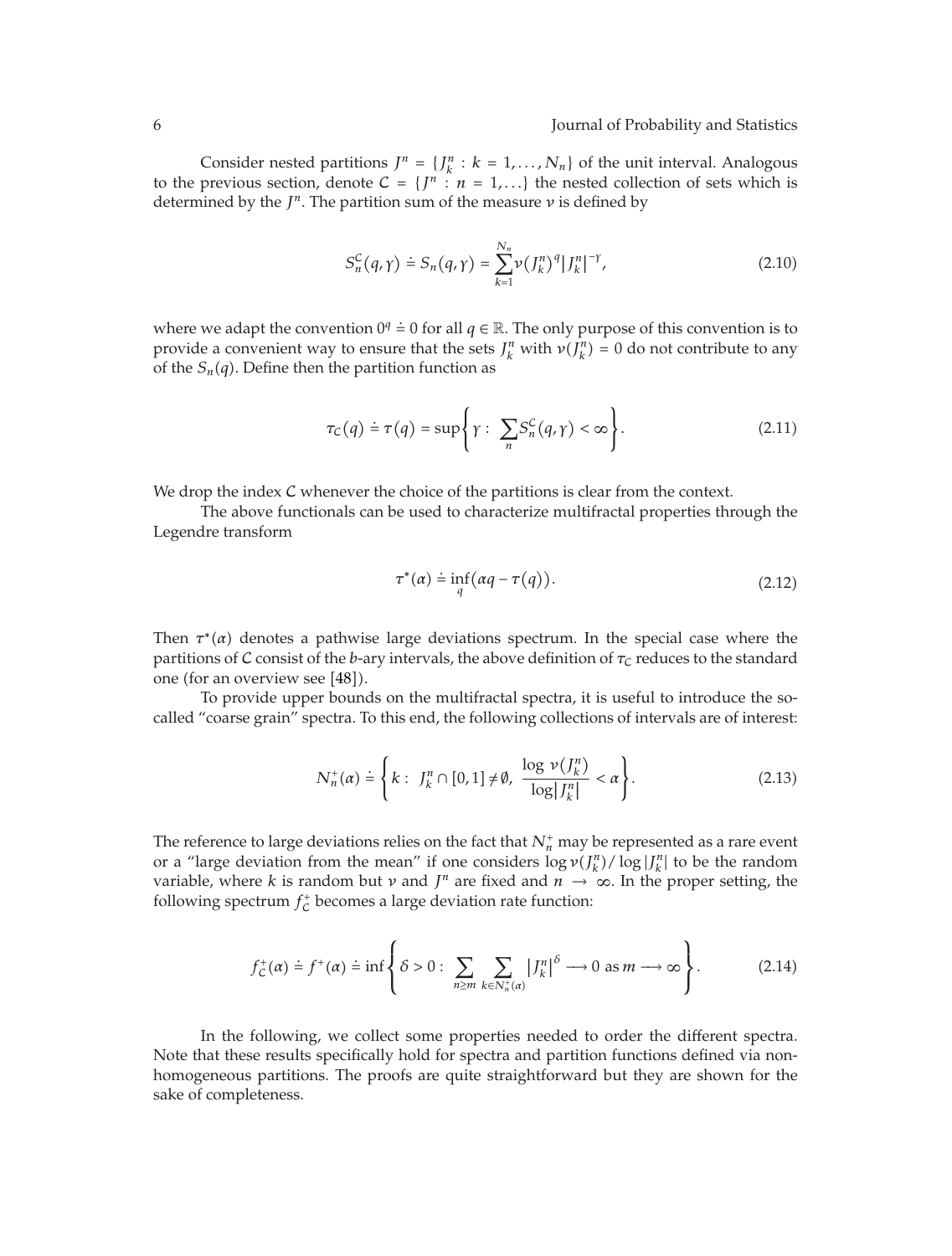**Lemma 2.4.** *For Borel measure ν, the following holds. If*  $\max_k |J_k^n| \to 0$  *as*  $n \to \infty$  *then* 

$$
\dim^{\mathcal{C}}\left(V_{\alpha}^{\mathcal{C}}\right) \le f_{\mathcal{C}}^{+}(\alpha + ) \doteq \lim_{\varepsilon \downarrow 0} f_{\mathcal{C}}^{+}(\alpha + \varepsilon). \tag{2.15}
$$

*Proof.* Fix  $\alpha$  and take any  $\gamma$  such that  $\gamma > f^+(\alpha+)$ . Then there exists  $\varepsilon > 0$  such that  $f^+(\alpha + \varepsilon) < \gamma$ . Let *m* be an arbitrary positive integer. Then, for any  $t \in V_\alpha^C$  there exists  $n > m$  such that  $a_n(t) < a + \varepsilon$  and, thus, there is  $k \in N_n^+(\alpha + \varepsilon)$  such that  $J_n(t) = J_k^n$ . Since  $t \in J_n(t)$ , we get

$$
V_{\alpha}^{\mathcal{C}} \subseteq \bigcup_{n \ge m} \bigcup_{k \in N_n^+(\alpha + \varepsilon)} J_k^n. \tag{2.16}
$$

This means that for every *m* we have constructed a cover of  $V^{\mathcal{C}}_{\alpha}$  with  $J^{\mathcal{n}}_k$  such that

$$
\max_{n \ge m, k \in N_n^+(\alpha + \varepsilon)} |J_k^n| \to 0, \qquad \sum_{n \ge m} \sum_{k \in N_n^+(\alpha + \varepsilon)} |J_k^n|^{\gamma} \to 0 \quad \text{as } m \to \infty.
$$
 (2.17)

We conclude that  $h^{\mathcal{C}}_{\gamma}(V^{\mathcal{C}}_{\alpha}) = 0$  and  $\dim^{\mathcal{C}}(V^{\mathcal{C}}_{\alpha}) \leq \gamma$ .

**Lemma 2.5.** Let *v* be a Borel measure and let the  $J<sup>n</sup>$  be nested partitions. Then, for all real  $\alpha$ ,  $f<sup>+</sup>(\alpha) \leq$  $qa - \tau(q)$  for  $q \ge 0$ , and  $\tau(q) \le (f^+)^*(q)$  for  $q > 0$ .

*Proof.* Let *a*, *q*, and *γ* be arbitrary real numbers for the moment. By definition,  $\nu(J_k^n) > |J_k^n|^a$ for all *k* in  $N_n^{\dagger}(\alpha)$ . For *nonnegative q* we may, thus, estimate

$$
S_n(q,\gamma) \ge \sum_{N_n^+(\alpha)} \nu \left(\left|J_k^n\right|^q\right) \left|\left|\left|J_k^n\right|\right|^{-\gamma} \ge \sum_{N_n^+(\alpha)} \left|\left|\left|\left|J_k^n\right|\right|^{q\alpha-\gamma} \right| \tag{2.18}
$$

Fix a real *α* and  $q \geq 0$ . Consider  $\gamma < \tau(q)$ . By definition of  $\tau$ , we find

$$
\sum_{n\geq m}\sum_{N_n^+(\alpha)}|J_k^n|^{q\alpha-\gamma}\longrightarrow 0 \quad \text{as } m\longrightarrow\infty.
$$
 (2.19)

Consequently,  $qa - \gamma \geq f^+(\alpha)$ . Since  $\gamma$  can be chosen arbitrarily close to  $\tau(q)$ , this actually implies that  $qa - \tau(q) \geq f^+(\alpha)$  for all non-negative *q*, as claimed.  $\Box$ 

The convexity of  $\tau(q)$  can be established for  $q > 0$  under mild conditions.

**Lemma 2.6.** Let  $J^n$  form nested partitions such that  $\sum_n \max_k |J_k^n| < \infty$ . Let  $\nu$  be a bounded Borel *measure.* Then  $\tau(q) = (f^+)^*(q)$  and  $\tau$  is convex for  $q > 0$ .

*Proof.* Replacing *ν* by *cv* for a sufficiently small *c*, we may assume that  $\alpha_n(t) \geq 0$ . Fix  $q > 0$ . Let  $\gamma$  < inf<sub>*α*</sub>( $q\alpha$  –  $f^+(\alpha)$ ), let  $\varepsilon > 0$  be such that  $\gamma < q\alpha$  –  $f^+(\alpha)$  –  $\varepsilon q$  for every  $\alpha$ , and let  $U_j$ 

 $\Box$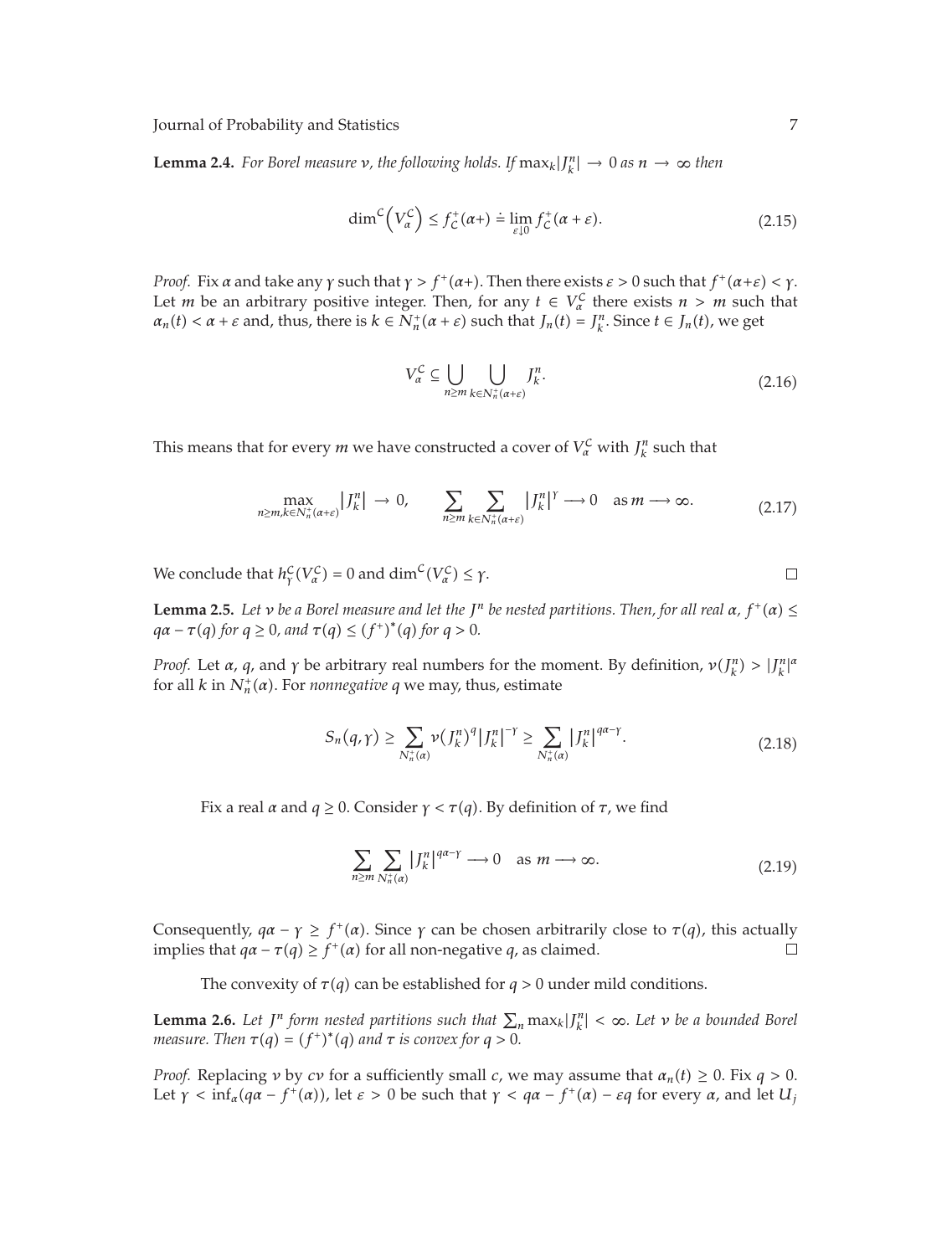denote the interval  $[(j - 1)\varepsilon, j\varepsilon]$ . Let *M* be sufficiently large such that  $qM - \gamma > 2$ . Let *p* be large enough so that  $p \in \Sigma$  *M*. Then

$$
S_n(q,\gamma) \leq \left(\sum_{j=1}^p \sum_{k:\log \nu(f_k^n)/\log|J_k^n| \in U_j} + \sum_{k:\log \nu(f_k^n)/\log|J_k^n| > M} \right) \nu(J_k^n)^q |J_k^n|^{-\gamma}
$$
  

$$
\leq \sum_{j=1}^p \sum_{k \in N_n^+(j\varepsilon)} |J_k^n|^{q((j-1)\varepsilon)} |J_k^n|^{-\gamma} + \sum_{k:\;J_k^n \cap [0,1] \neq \emptyset} |J_k^n|^{qM} |J_k^n|^{-\gamma}.
$$
 (2.20)

By choice of *M*, and since the  $J_k^n$  are disjoint subsets of  $[-1,2]$  for *n* large enough,

$$
\sum_{J_k^n \cap [0,1] \neq \emptyset} |J_k^n|^{4M} |J_k^n|^{-\gamma} \le \sum_{J_k^n \cap [0,1] \neq \emptyset} |J_k^n|^2 \le \max_k |J_k^n| \sum_{J_k^n \cap [0,1] \neq \emptyset} |J_k^n| \le 3 \max_k |J_k^n|. \tag{2.21}
$$

By choice of *γ*, it follows that  $\tau(q) \geq \gamma$ , thus  $\tau(q) \geq (f^+)^*(q)$ . The equality follows from Lemma 2.5 and a Legendre transformation is always convex.  $\Box$ 

#### *2.4. Deterministic Envelope for Random Measures*

Let us now consider a random measure  $\mu$  defined on [0,1] and a random nested collection  $\mathcal{C}$ . The asymptotics of ensemble moments are given by

$$
T_C(q) \doteq T(q) = \sup \left\{ \gamma : \sum_{n=1}^{\infty} \mathbb{E} \left[ S_n^C(q, \gamma) \right] < \infty \right\}. \tag{2.22}
$$

Then  $T^*(\alpha)$  denotes the deterministic large deviation spectrum. The following lemma shows that if *T* is convex and *τ* is convex a.s., then  $T^*$  is an upper bound to  $\tau^*$ . Recall that  $\tau^*$ provides a pathwise upper bound to f (see Lemma 2.5) which in turn bounds the multifractal spectrum from above.

To check if  $T(q)$  is convex, one can usually calculate the function explicitly, whereas establishing the convexity of  $\tau(q)$  is more subtle. In the previous section, we stated Lemma 2.6 which provides a way to guarantee a.s. convexity.

**Lemma 2.7.** If T is convex and  $\tau$  is convex a.s. in an interval I, then a.s.  $\tau(q) \geq T(q)$  for all  $q \in I$ .

*Proof.* Fix  $q \in I$  such that  $T(q) < \infty$  and take any  $\gamma < T(q)$ . Since  $S_n(q, \gamma)$  is positive,

$$
\sum_{n\geq m} \mathbb{E}\left[S_n(q,\gamma)\right] = \mathbb{E}\left[\sum_{n\geq m} S_n(q,\gamma)\right] < \infty,\tag{2.23}
$$

and thus  $\sum_{n\geq m} S_n(q,\gamma) < \infty$  a.s., that is,  $\tau(q) > \gamma$  a.s. Next, choose  $\gamma_m \nearrow T(q)$ . In conclusion,  $\tau(q) \geq T(q)$  a.s., for any countable set of  $q \in I$ . Since  $\tau$  and  $T$  are a.s. convex, the statement holds a.s. for all  $q \in I$ .  $\Box$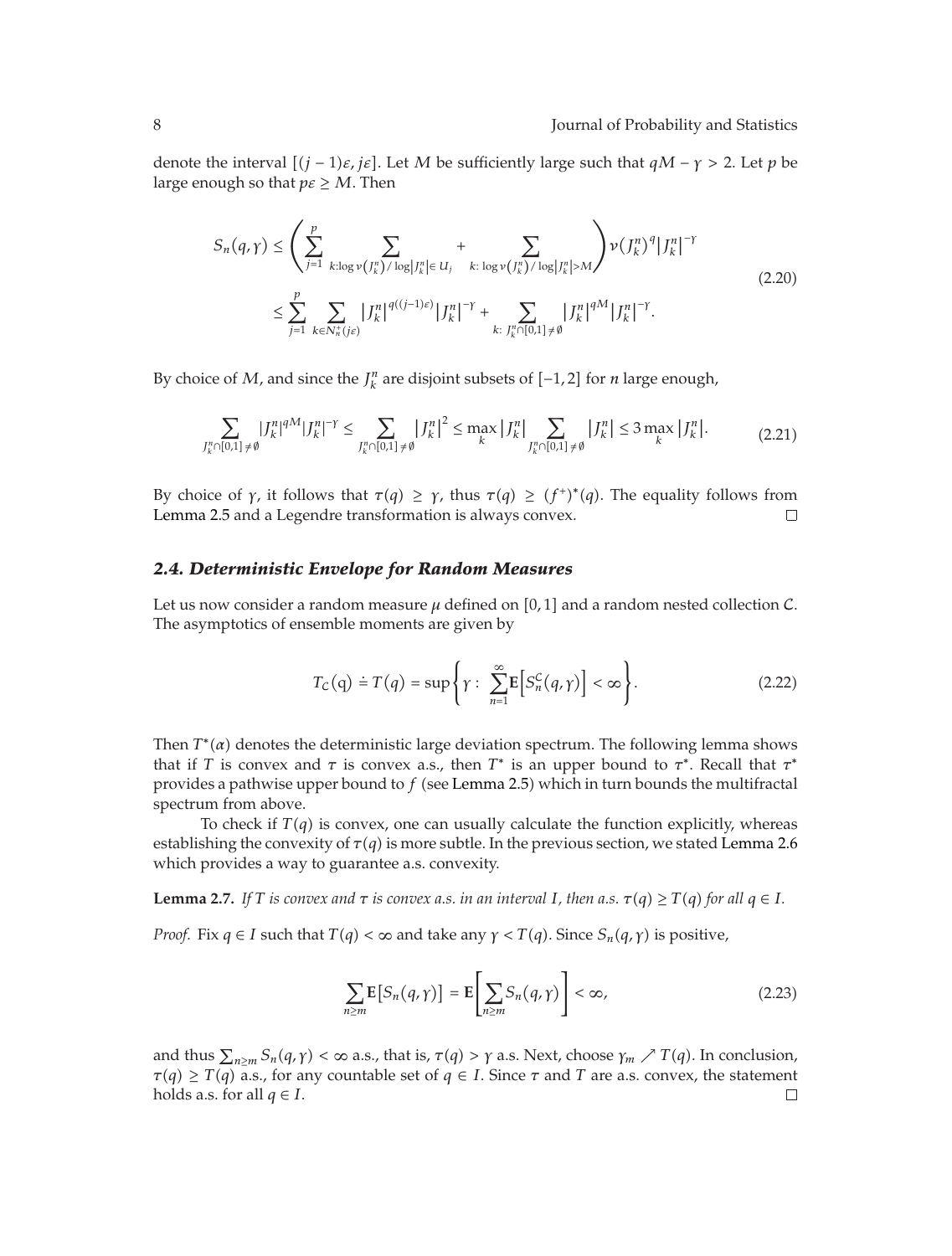Combining lemmas 2.4, 2.5, and 2.7, we can now order the multifractal spectra.

**Theorem 2.8.** If  $T(q)$  is convex and  $\tau(q)$  is convex a.s. for  $q > 0$ , and  $\lim_{n \to \infty} \max_k |f_k^n| = 0$  a.s., *then the multifractal spectra are ordered as follows: with probability one, for all α,*

$$
\dim^{\mathcal{C}}\left(E_{\alpha}^{\mathcal{C}}\right) \leq \dim^{\mathcal{C}}\left(V_{\alpha}^{\mathcal{C}}\right) \leq f_{\mathcal{C}}^{+}(\alpha + ) \leq \inf_{q>0} \left(q\alpha - \tau_{\mathcal{C}}(q)\right) \leq \inf_{q>0} \left(q\alpha - \tau_{\mathcal{C}}(q)\right). \tag{2.24}
$$

The basic arguments that lead to Theorem 2.8 are sometimes addressed as "steepest ascent" methods or as large deviation arguments. They are quite standard in multifractal analysis  $[12, 14-17, 19-22, 24, 30, 34, 47-50]$  to obtain an upper bound on the multifractal  ${\rm spectrum\ dim}(E_\alpha)$  in a setting of interest. Notably, (2.24) is quite generally applicable since a mild condition on the covers asserts that  $\tau$  is convex without the need of strong assumptions on the measure. Note also that some of the inequalities of  $(2.24)$  may be strict  $[51, 52]$ .

Arbitrary partitions in a deterministic setting have been studied by Brown et al. [53]. Using their results, the pathwise inequalities of Theorem 2.8, that is, the parts not including *T<sub>C</sub>*, could have been established under slightly different technical assumptions. However, our setting leads to the assumptions that are more easily verified for processes studied in this paper.

In certain settings, different partition functions might become useful, yet still provide upper bounds akin to the above 20, 53–56. A very typical setting is to form the partitions  $\mathcal C$  via dyadic cubes. The formalism (2.24) is most useful only for the increasing part of the spectrum as the right-hand side is convex and increasing. Using similar arguments one can easily obtain an upper bound which uses the negative range of *q* values and is decreasing and convex, as is done, for example, in  $[47]$ .

#### **3. Multifractal Jump Processes**

#### *3.1. Definition and Basic Properties*

We start from *T*-martingales defined by independent multiplication as in [2]. Consider a family of independent *positive* processes  $Λ<sup>(i)</sup>$  which are independent rescaled copies of a stationary mother process  $\Lambda$  defined on  $\mathbb{R}^+$ . In this paper, we restrict to the class of jump processes satisfying the following assumptions:

- (A1) Λ is stationary with  $Λ > 0$  and  $E[Λ] = 1$ ; there exists  $b > 1$  such that  $Λ<sup>(i)</sup>(·/b<sup>i</sup>)$  are i.i.d. processes, distributed as Λ;
- (A2)  $\Lambda$  is a weakly mixing Markov process which is defined by  $\Lambda(t) \doteq M_k$  for  $T_k \leq t$  $T_{k+1}$ , where  $T_0 = 0$  and  $\{T_{k+1} - T_k\}_k$  are i.i.d. exponential random variables of mean 1/ $\lambda$ , and where the  $M_k$  form a stationary positive time series independent of  ${T_k}_k$ satisfying  $E[M_k] = 1$  for all *k*.

Recall that a real-valued stationary process is weakly mixing if for all  $B_1, B_2 \in \mathcal{B}$  (the *σ*-algebra generated by the process)  $\lim_{T \to \infty} T^{-1} \int_0^T |P(B_1 \cap S^t B_2) - P(B_1)P(B_2)| \, dt = 0$  where  $S<sup>t</sup>$  is the shift operator. Examples of interest include the cases where the sequence  ${M_k}_k$ forms an i.i.d. sequence of random variables ( $\Lambda$  is a renewal reward process) or a finite state irreducible Markov chain. The requirement that the multiplier processes are strictly independent of the partitioning is added for convenience here and more general cases can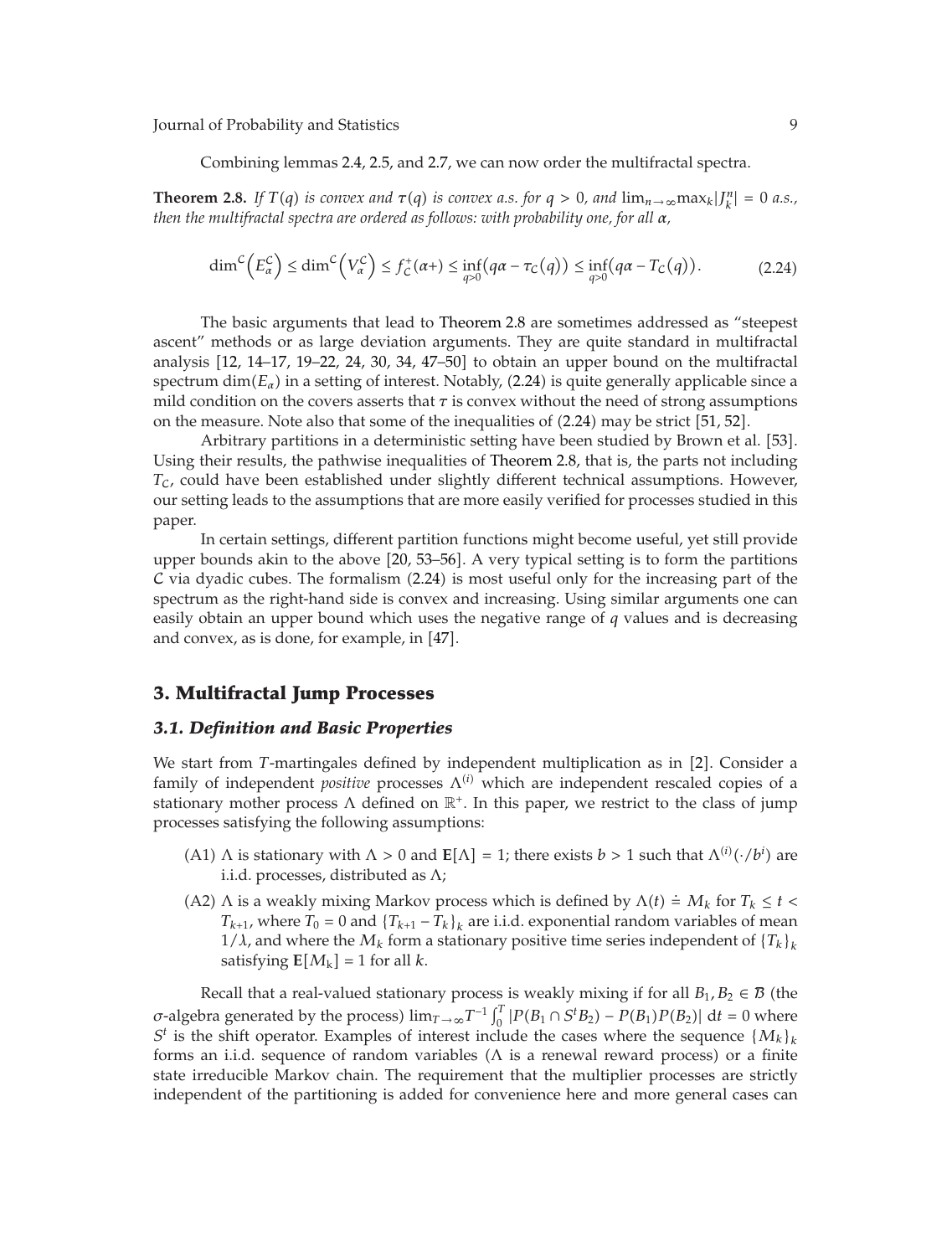be studied. For example, if  $\Lambda$  is a finite state Markov process, then analogous results can be derived.

Next define the finite product processes

$$
\Lambda_n(t) \doteq \prod_{i=0}^{n-1} \Lambda^{(i)}(t). \tag{3.1}
$$

For  $t \in [0, 1]$ , the cumulative processes

$$
A_n(t) \doteq \int_0^t \Lambda_n(s) \, ds = \int_0^t \prod_{i=0}^{n-1} \Lambda^{(i)}(s) \, ds, \quad n = 1, 2, \dots \tag{3.2}
$$

can be associated with positive measures defined on the Borel sets  $\bar{B}$  of  $[0,1]$ :

$$
\mu_n(B) \doteq \int_B \Lambda_n(s) \, \mathrm{d} s, \quad n = 1, 2, \dots, \ B \in \mathcal{B}.\tag{3.3}
$$

We note that the restriction to the unit interval is purely for convenience, and extensions to compact intervals and to the real line are straightforward.

In the context of the martingales of Kahane  $[2]$  and in multifractal analysis, we are interested in the limit measure  $\mu = \lim_{n \to \infty} \mu_n$  and its associated cumulative process *A*. The existence of the limiting objects (possibly degenerate) is established in [2].

Definition 3.1. Assume (A1) and (A2). Then, the *multifractal jump process* (MJP) is the limit

$$
A(t) \doteq \mu([0, t]) \doteq \lim_{n \to \infty} \mu_n([0, t]) = \lim_{n \to \infty} A_n(t) \quad \text{a.s.}
$$
 (3.4)

An MJP is called *degenerate* if  $A(1) = 0$  almost surely, and nondegenerate otherwise.

It can be shown that A is non-degenerate if and only if  $E[A(1)] = 1$  (see [39]). The convergence of  $A_n(1)$  in  $\mathcal{L}_p$  for some  $p > 1$  naturally implies nondegeneracy since then  $\mathbf{E}[A(1)] = \lim_{n} \mathbf{E}[A_n(1)] = 1$ . To provide criteria for convergence in  $\mathcal{L}_p$  is thus of central importance. As pointed out in [2], criteria for convergence in  $\mathcal{L}_2$  are particularly manageable and useful. In the following theorem, which is a straightforward adaption of [39, Corollary 3], the  $\mathcal{L}_2$  conditions are stated for MJPs.

**Theorem 3.2** (see [39, Corollary 3]). Assume (A1), (A2), and  $\mathbb{E}[M^2] < \infty$ . If there are positive  $\gamma_1$ , *γ*<sup>2</sup> *and C with*

$$
\sigma^2 e^{-\gamma_1|x|} \le \text{Cov}(\Lambda(0), \Lambda(x)) = \sum_{j=0}^{\infty} \frac{(\lambda x)^j}{j!} \text{Cov}(M_0, M_j) e^{-\lambda x} \le C|x|^{-\gamma_2},\tag{3.5}
$$

*then*  $A_n(t)$  converges in  $\mathcal{L}_2$  if and only if  $b > 1 + \sigma^2$  where  $\sigma^2 = \text{Var}(M)$ .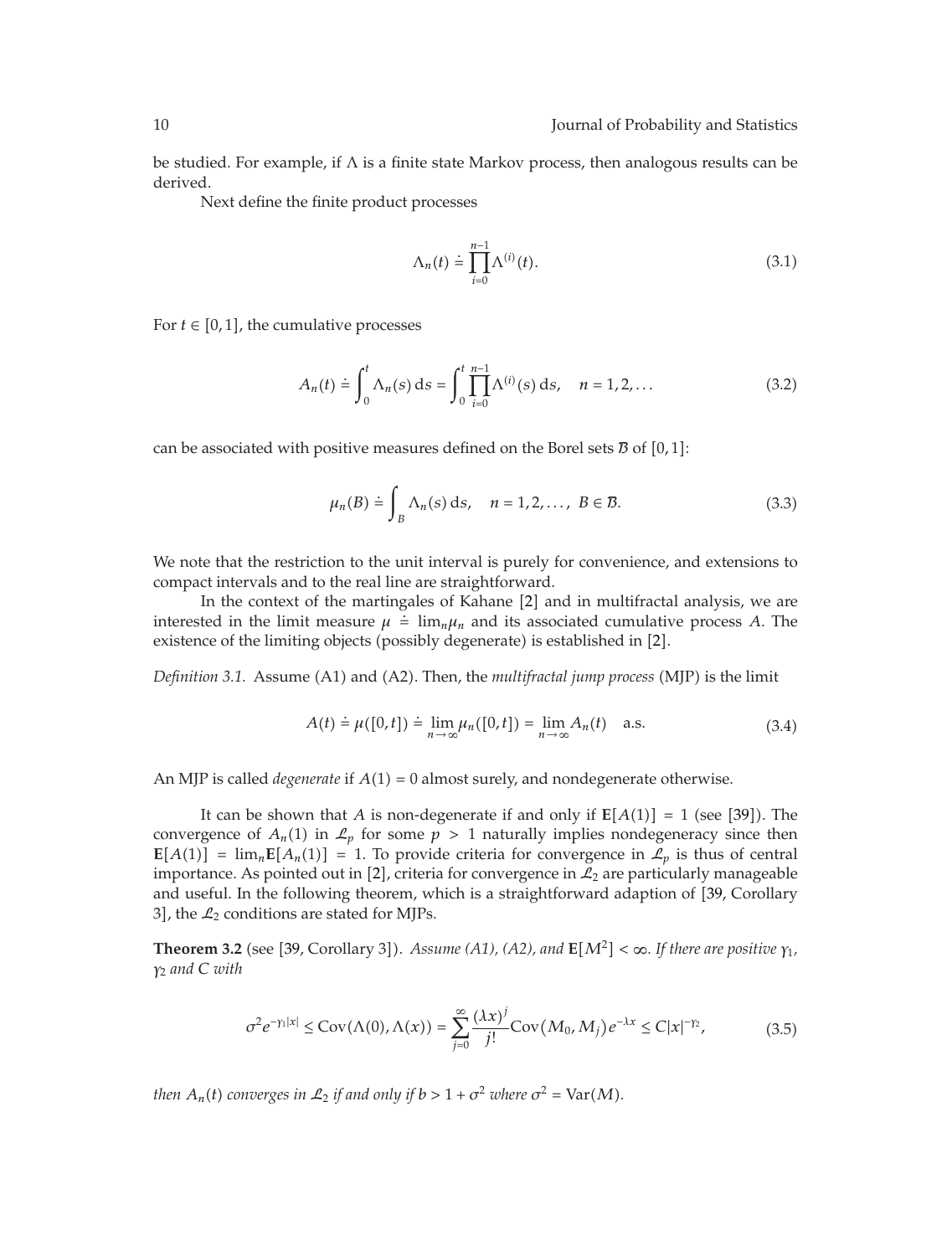Journal of Probability and Statistics 11 and 2012 11 and 2012 11 and 2012 11 and 2012 11 and 2012 11 and 2012 11 and 2012 11 and 2012 11 and 2012 11 and 2012 11 and 2012 11 and 2012 11 and 2012 11 and 2012 11 and 2012 11 a

Condition (3.5) allows a very large family of time series  $M_k$ . For example, a sufficient condition for convergence is

$$
Cov(M_0, M_j) \le \frac{C}{j+1}, \quad j = 0, 1, 2, ..., \tag{3.6}
$$

for some constant *C >* 0.

The majority of the following results are stated assuming a converging MJP in some  $\mathcal{L}_p$ ,  $p > 0$ . The conditions for  $p = 2$  are, of course, sufficient for  $p \in (0, 2]$ . In principle, setting explicit conditions for *p >* 2 would be possible. However, even for the simplest possible case when the  $M_i$  are i.i.d. and the  $\mathcal{L}_3$  convergence is considered, long and tedious calculations are needed. Thus the general convergence considerations are out of the scope of this paper.

The assumption of weak mixing in (A2) is needed to show that the limit measure  $\mu$  is ergodic with respect to the time shift operator. Ergodicity of *μ*, together with the positivity of the multipliers  $M_k$ , guarantees that the random variable  $\mu([0,t])$  does not have an atom at zero. This result, in turn, will be used in the multifractal decomposition.

**Proposition 3.3.** *The associated measure μ on* R *of an MJP is ergodic.*

*Proof.* Consider the spaces  $\Omega_i = (X_i, B_i, P_i)$ ,  $i = 0, 1, ...,$  and  $\Omega = \prod_{i=0}^{\infty} \Omega_i = (X, B, P)$ , where  $X_i$  is the set of piece-wise continuous functions,  $B_i$  its Borel-algebra, and  $P_i$  is the law of  $\Lambda^{(i)}$ . The shift operator is weakly mixing in  $\Omega_i$  and thus it is also weakly mixing in  $\Omega_0 \times \cdots \times$  $\Omega_{n-1}$  for any fixed *n*. Since the  $B_0 \times \cdots \times B_{n-1} \times \prod_{i=n}^{\infty} \Omega_i$  form a semialgebra generating *B*, it follows that the shift operator is also weakly mixing in the infinite product space  $\Omega$  (see e.g., [57, Theorem 1.7]). Weak mixing implies ergodicity which is then trivially inherited to the subsystem determining the random measure *μ*.  $\Box$ 

The following measures are instrumental in our analysis:

$$
\mu^{(n)}(B) \doteq \int_{B} \prod_{i=0}^{n-1} \frac{1}{\Lambda^{(i)}(\tau)} d\mu(\tau), \tag{3.7}
$$

that is, the measure where *n* first terms of the product are neglected. Thus

$$
\mu^{(n)}(B) \stackrel{\text{dist}}{=} b^{-n} \mu(b^n B). \tag{3.8}
$$

**Proposition 3.4.** *Assume that A is a non-degenerate MJP. Then, with probability one,*  $\mu([0,t]) > 0$ *for all*  $t \in (0, 1]$ .

*Proof.* First consider an arbitrary *t >* 0 and make a change of variable to get

$$
\mu([0,t]) = \int_0^t \Lambda_n(s) d\mu^{(n)}(s) \stackrel{\text{dist}}{=} b^{-n} \int_0^{tb^n} \Lambda_n(s b^{-n}) d\widetilde{\mu}(s), \tag{3.9}
$$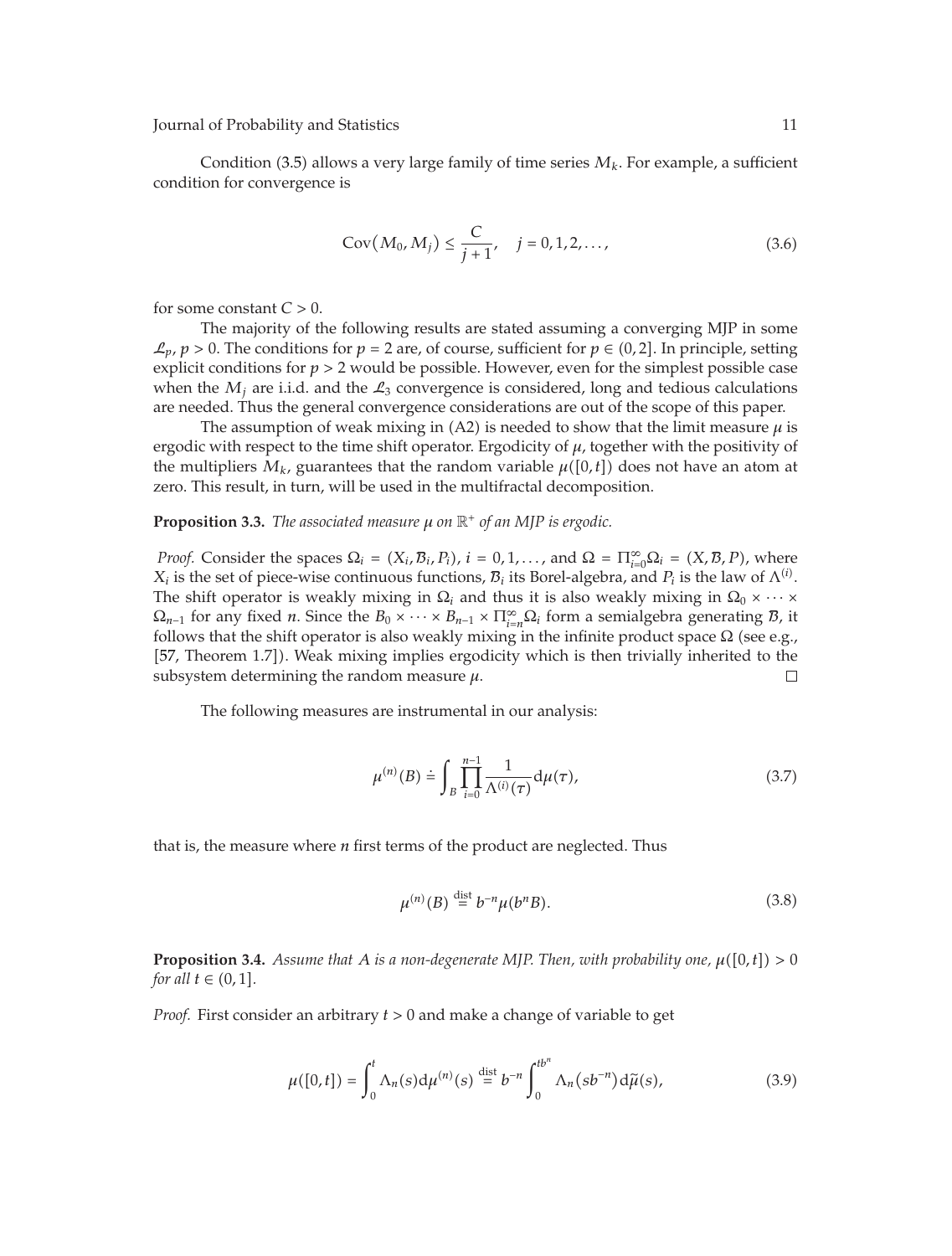$\Box$ 

where  $\mu$  and  $\tilde{\mu}$  are identically distributed and  $\tilde{\mu}$  independent of  $\Lambda_n$ . Then by the positivity of  $\Lambda_n$  and ergodicity of  $\mu$ , we have

$$
\mathbf{P}(\mu([0, t]) = 0) = \mathbf{P}\left(b^{-n} \int_0^{tb^n} \Lambda_n(s b^{-n}) d\tilde{\mu}(s) = 0\right) = \mathbf{P}(b^{-n}\mu([0, tb^n]) = 0)
$$
\n
$$
\leq \mathbf{P}\left(b^{-n}\mu([0, tb^n]) \leq \frac{t}{2}\right) \longrightarrow 0 \quad \text{as } n \longrightarrow \infty.
$$
\n(3.10)

Thus  $\mu([0,t]) > 0$  a.s. and  $\mu$  being a positive measure, trivially  $\mu([0,s]) > 0$  for all  $s \geq t$  a.s. Now denote  $U_t = \{\omega : \mu[0, t] = 0\}$ . Then

$$
\mathbf{P}(\mu([0,t]) = 0 \ \forall t \in (0,1]) = \mathbf{P}\left(\bigcup_{n=1}^{\infty} U_{1/n}\right) \le \sum_{n} \mathbf{P}(U_{1/n}) = 0,
$$
 (3.11)

which completes the proof.

#### *3.2. Random Partition and Multifractal Envelope*

In order to determine the prevalence of scaling exponent in an entire interval rather than one single point, we use the formalism developed in Section 2. In analogy with related multiplicative processes [15], we should expect moments of the multipliers to affect the multifractal properties through the *structure function*

$$
\beta(q) \doteq q - 1 - \log_b \mathbf{E}[\Lambda^q]. \tag{3.12}
$$

Indeed, as a direct consequence of [39, Propositions 7 and 5], the structure function gives the deterministic envelope of the multifractal formalism based on the dyadic partitions  $\mathcal{D}$ .

**Corollary 3.5** (see [39]). If  $E[\Lambda^p] = E[M^p] < \infty$  and  $A_n(t)$  converges in  $\mathcal{L}_p$  for some  $p > 1$ , then, *for*  $0 < q \leq p$ *,* 

$$
\underline{C}t^{\beta(q)+1} \le \mathbf{E}\left[A(t)^q\right] \le \overline{C}t^{\beta(q)+1} \quad \forall t \in [0,1],\tag{3.13}
$$

$$
T_{\mathfrak{D}}(q) = \beta(q) = q - 1 - \log_b E[M^q].
$$
\n(3.14)

Note that under the assumption (3.5) of Theorem 3.2, convergence of the MJP  $A(t)$  in  $\mathcal{L}_2$  is equivalent with  $\beta(2) > 0$ .

In order to analyze the MJP, it is natural to consider the nested sequence of partitions *J<sup>n</sup>* induced by  $\Lambda_n$ . By assumptions (A1) and (A2),

$$
\Lambda^{(i)}(t) = M_k^{(i)}, \quad T_{k-1}^{(i)} \le t < T_k^{(i)}\tag{3.15}
$$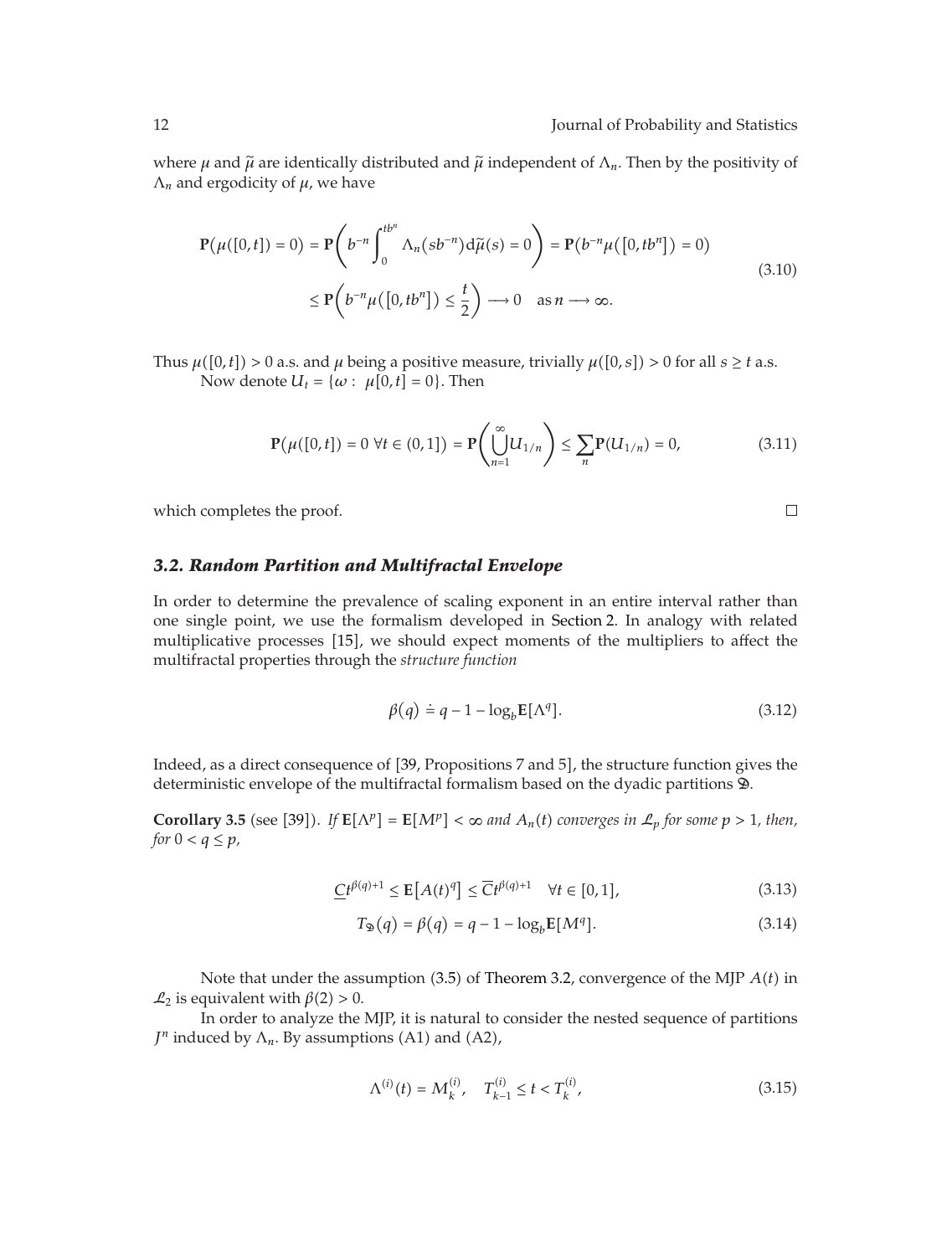where  ${T_k^{(i)}}_{k=1}^{\infty}$  forms a Poisson point process of intensity  $\lambda b^i$  and  ${M_k^{(i)}}_{k=1}^{\infty}$  is a stationary positive time series independent of  ${T_k^{(i)}}_k$ . Consequently, the product process

$$
\Lambda_n(t) = \prod_{i=0}^{n-1} \Lambda^{(i)}(t)
$$
\n(3.16)

is constant on intervals  $J_k^n$  $\dot{=}$   $[T_{k-1}^n, T_k^n)$ , where the  $T_k^n$  are defined by a Poisson point process of intensity  $\lambda_n = \lambda \sum_{i=0}^{n-1} b^i = O(b^n)$ . From the construction of  $\{T_k^n\}_{k'}$  it follows that the partitions  $J^n = \{J^n_k : k = 1, ...\}$  are nested. We denote the resulting collection of *nested Poisson partitions*  $J^n$  by  $\mathcal{D}$ .

**Lemma 3.6.** *Consider a nested Poisson partition* P*. Let to be arbitrary. With probability one, as n* → ∞*,*

$$
\frac{\log |J^n(t_o)|}{n} \longrightarrow -\log b, \qquad \frac{\log \max_k |J_k^n|}{n} \longrightarrow -\log b, \qquad \frac{\log \min_k |J_k^n|}{n} \longrightarrow -2\log b. \tag{3.17}
$$

*Proof.* Without loss of generality, assume  $\lambda_n = \lambda b^n$  and  $t_0 \in [0, 1)$ . (1°): Clearly

$$
\mathbf{P}(\text{No points in } [t_0 - x, t_0 + x]) \le \mathbf{P}(|J^n(t_0)| > x) \le 2 \mathbf{P}(\text{No points in } [t_0, t_0 + x/2]). \tag{3.18}
$$

Thus for *n* large enough,

$$
\mathbf{P}(|J^n(t_0)| > b^{-n}e^{n\epsilon}) \le 2e^{(-1/2)\lambda_n b^{-n}e^{n\epsilon}} \le 2e^{(-1/2)n\epsilon\lambda},
$$
\n
$$
\mathbf{P}(|J^n(t_0)| < b^{-n}e^{n\epsilon}) \le 1 - e^{-2\lambda_n b^{-n}e^{-n\epsilon}} \le 2\lambda e^{-n\epsilon}.
$$
\n(3.19)

(2°): Since the maximal interval is always longer than a fixed interval, for *n* large enough,

$$
\mathbf{P}\left(\max_{k} |J_{k}^{n}| < b^{-n} e^{-n\varepsilon}\right) \le \mathbf{P}\left(|J^{n}(t_{0})| < b^{-n} e^{-n\varepsilon}\right) \le 2\lambda e^{-n\varepsilon}.\tag{3.20}
$$

On the other hand, if the maximal interval is longer than a given *x*, then at least one of the subintervals  $[(i - 1)(x/2), i(x/2)], i = 1, ..., [2/x]$ , has to be empty. Thus

$$
\mathbb{P}\left(\max_{k} |J_{k}^{n}| > b^{-n} e^{n\varepsilon}\right) \le \sum_{i=1}^{\lfloor 2b^{n} e^{-n\varepsilon} \rfloor} e^{(-1/2)\lambda_{n} b^{-n} e^{n\varepsilon}} \le 2e^{-n((\lambda/4)n\varepsilon^{2}-\log b)}.\tag{3.21}
$$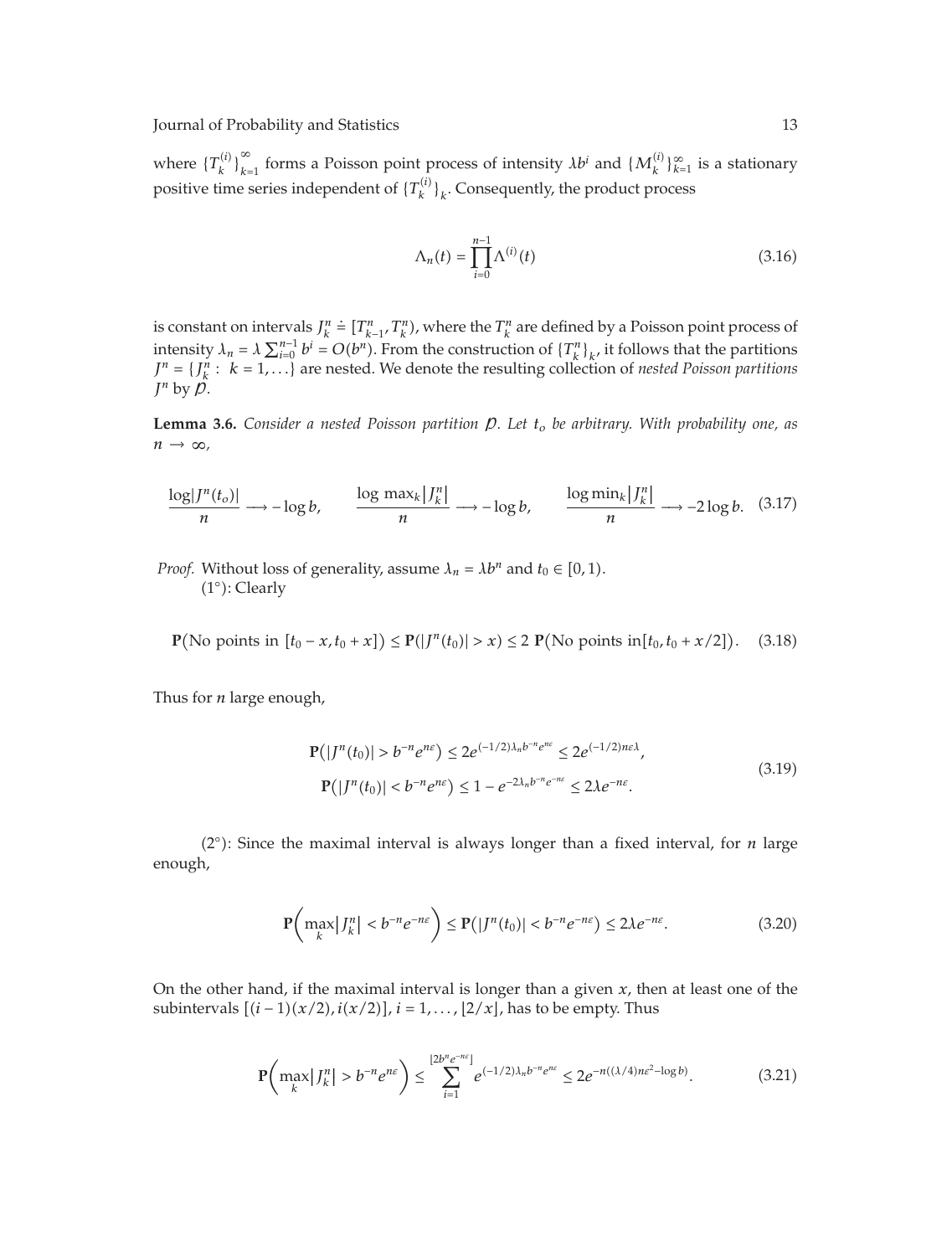(3°): Let  $\{U_k^m\}_{k=1}^{m+1}$  be a partition generated by a uniform random sample of size *m* on interval [0,1]. It is straightforward to show, for example, by induction, that

$$
\mathbb{P}\left(\min_{k} |U_{k}^{m}| < x\right) = \begin{cases} 1 - (1 - (m+1)x)^{m}, & 0 < x < \frac{1}{1+m}, \\ 1, & x \ge \frac{1}{m+1}. \end{cases} \tag{3.22}
$$

Let  $N_n$  denote the number of points of a Poisson process with density  $\lambda b^n$  located in [0,1]. Applying (3.22) gives

$$
P\left(\min_{k} |J_{k}^{n}| < b^{-2n} e^{-n\epsilon}\right) = \sum_{m=0}^{\infty} P\left(\min_{k=1,\dots,N_{n}+1} |J_{k}^{n}| < b^{-2n} e^{-n\epsilon} | N_{n} = m\right) P(N_{n} = m)
$$
  
\n
$$
= \sum_{m=0}^{\lfloor b^{2n} e^{n\epsilon} \rfloor - 1} \left[1 - \left(1 - (m+1) b^{-2n} e^{-n\epsilon}\right)^{m}\right] \frac{(\lambda b^{n})^{m}}{m!} e^{-\lambda b^{n}} + \sum_{m=\lfloor b^{2n} e^{n\epsilon} \rfloor}^{\infty} \frac{(\lambda b^{n})^{m}}{m!} e^{-\lambda b^{n}}
$$
  
\n
$$
\leq \sum_{m=0}^{\infty} \left(m^{2} + m\right) b^{-2n} e^{-n\epsilon} \frac{(\lambda b^{n})^{m}}{m!} e^{-\lambda b^{n}} + \frac{(\lambda b^{n})^{\lfloor b^{2n} e^{n\epsilon} \rfloor}}{\lfloor b^{2n} e^{n\epsilon} \rfloor!}
$$
  
\n
$$
\leq e^{-n\epsilon} \left(2\lambda b^{-n} + \lambda^{2}\right) + e^{-n\epsilon},
$$
\n(3.23)

where the last inequality holds when *n* is large enough. On the other hand, if the minimal interval is larger than some given  $x$ , then there is at most one point in each subinterval  $[(i -$ 1)  $x$ ,  $ix$ ,  $i = 1, ...,$   $\lfloor 1/x \rfloor$ . Thus

$$
\mathbf{P}\left(\min_{k} |I_{k}^{n}| > b^{-2n} e^{n\varepsilon}\right) \leq \left(e^{-\lambda b^{-n}} \left(1 + \lambda b^{-n} e^{n\varepsilon}\right)\right)^{b^{2n} e^{-n\varepsilon} - 1}
$$
\n
$$
= \exp\left(-\lambda b^{n} + \lambda b^{-n} e^{n\varepsilon} + \left(b^{2n} e^{-n\varepsilon} - 1\right) \log\left(1 + \lambda b^{-n} e^{n\varepsilon}\right)\right) \leq e^{-c_1 n\varepsilon}.\tag{3.24}
$$

(4°): Apply Borel-Cantelli to the above three cases to complete the proof.

 $\Box$ 

This result sheds some light on the use of such Poisson partitions in the context of computing the Hausdorff dimensions and multifractal spectra. They do not satisfy the homogeneous scaling assumption of [46]; yet, being nested they allow still to treat sets for which all points satisfy (2.5), as for such sets dim( $\cdot$ ) = dim $^{\circ}$ ( $\cdot$ ). In addition, by lemma 2.6 and theorem 2.8, the multifractal envelope  $T^*_{\rho}$  provides an upper bound on the multifractal spectrum  $\dim^p(E_\alpha)$ , almost surely.

The connection to the measures  $\mu^{(n)}$  defined in (3.7) is especially practical when considering sets  $J<sup>n</sup>(t)$  because then

$$
\mu(J^{n}(t)) = \mu^{(n)}(J^{n}(t)) \prod_{i=0}^{n-1} \Lambda^{(i)}(t) \stackrel{\text{dist}}{=} b^{-n} \tilde{\mu}(b^{n} J^{n}(t)) \prod_{i=0}^{n-1} \Lambda^{(i)}(t), \qquad (3.25)
$$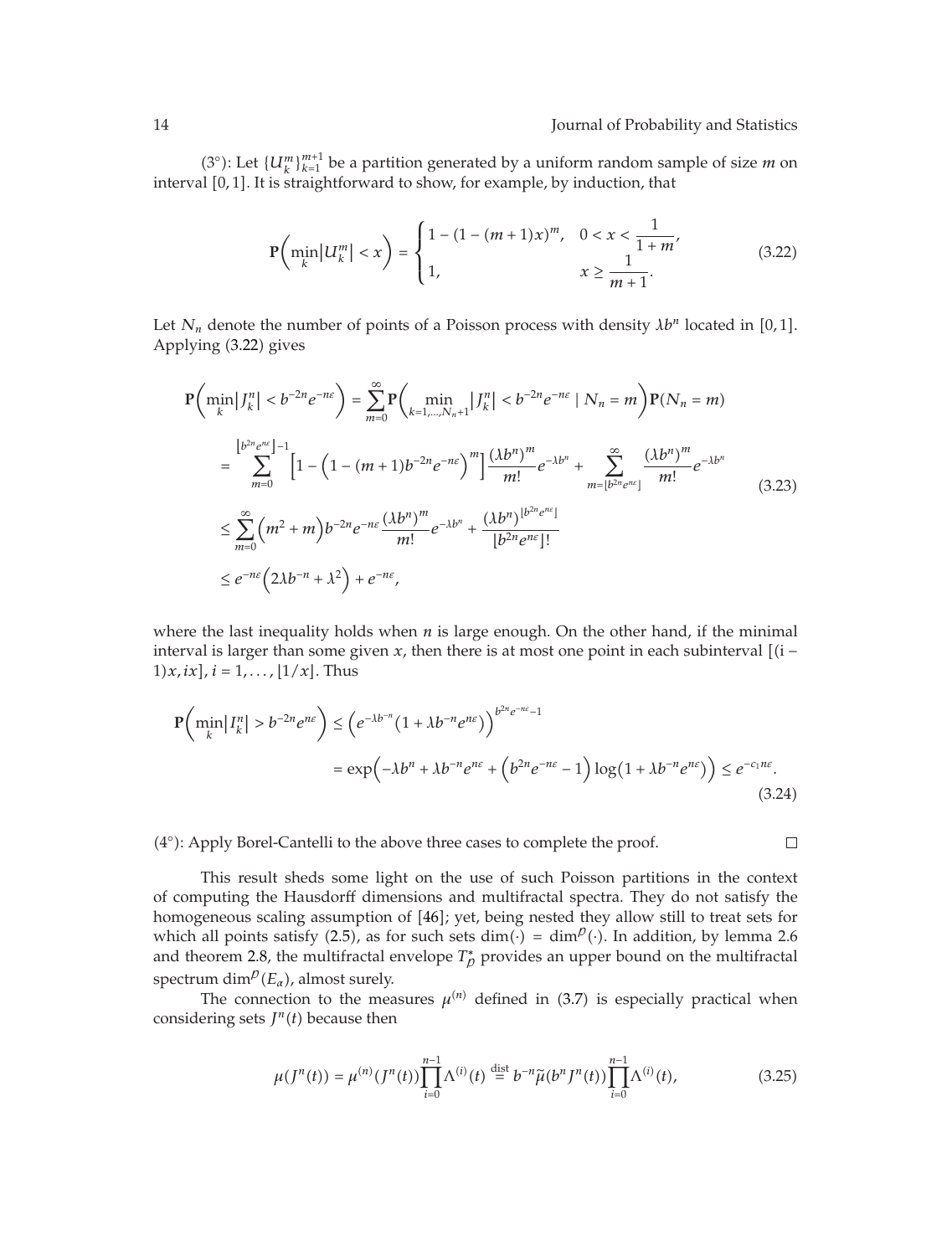where  $\tilde{\mu}$  is distributed as  $\mu$  and is independent of *J<sup>n</sup>* and  $\Lambda^{(i)}$ ,  $i = 0, \ldots, n-1$ . On the other hand, by corollary  $3.5$  and $(3.8)$ 

$$
C_1 b^{-n(q-1-\beta(q))} |I|^{1+\beta(q)} \le \mathbb{E}\left[\mu^{(n)}(I)^q\right] \le C_2 b^{-n(q-1-\beta(q))} |I|^{1+\beta(q)} \tag{3.26}
$$

for a fixed interval *I*. We find that  $T_p = T_{\mathcal{D}}$  under mild conditions.

**Proposition 3.7.** *If*  $\mathbf{E}[M^p] < \infty$  and  $A_n(t)$  converges in  $\mathcal{L}_p$  for some  $p > 1$ , then

$$
T_p(q) = \beta(q) = q - 1 - \log_b E[M^q] \quad \text{for } 0 < q \le p. \tag{3.27}
$$

*Proof.* Consider  $\mathbb{E}[\sum_{k=1}^{N_n} |J_k^n|^{1+\varepsilon}]$  with  $\varepsilon > 0$ . Denote by  $\{U_k^j : k = 1, ..., j+1\}$  the partition resulting from *j* uniformly distributed points on [0,1]. Then

$$
\mathbb{E}\left[\left|U_k^j\right|^{\alpha}\right] = \int_0^1 j s^{\alpha} (1-s)^{j-1} \, \mathrm{d}s = \frac{j! \Gamma(1+\alpha)}{\Gamma(j+1+\alpha)}.\tag{3.28}
$$

Using the above result and conditioning with respect to the number of intervals gives

$$
\mathbf{E}\left[\sum_{k=1}^{N_n} |J_k^n|^{1+\varepsilon}\right] = \sum_{j=0}^{\infty} \mathbf{E}\left[\sum_{k=1}^{j+1} |U_k^j|^{1+\varepsilon}\right] \mathbf{P}(N_n = j+1) = \sum_{j=0}^{\infty} \frac{(j+1)j!\Gamma(2+\varepsilon)}{\Gamma(j+2+\varepsilon)} \frac{(\lambda_n)^j e^{-\lambda_n}}{j!}
$$
  

$$
\leq \Gamma(2+\varepsilon)(\lambda_n)^{-\varepsilon} e^{-\lambda_n} \sum_{j=0}^{\infty} \frac{(\lambda_n)^{j+\varepsilon}}{\Gamma(j+1+\varepsilon)} = \Gamma(2+\varepsilon)(\lambda_n)^{-\varepsilon} \left(1 - \frac{\Gamma(\varepsilon, \lambda_n)}{\Gamma(\varepsilon)}\right) \tag{3.29}
$$
  

$$
\leq C b^{-n\varepsilon}.
$$

Now assume  $\gamma = \beta(q) - \epsilon$  with  $\epsilon > 0$ . Conditioning with respect to the partition  $J^n$ helps us to split the addends into three factors, that is,

$$
\mathbf{E}\left[\sum_{k=1}^{N_n} \mu(f_k^n)^q |J_k^n|^{-\gamma}\right] = \mathbf{E}\mathbf{E}\left[\sum_{k=1}^{N_n} \Lambda_n(T_{k-1}^n)^q |J_k^n|^{-\gamma} \mu^{(n)}(J_k^n)^q |J^n\right].
$$
 (3.30)

Use the scaling law (3.26) together with the independence of  $\mu^{(n)}$  with respect to  $J^n$  and that

$$
\mathbf{E}\left[\Lambda_n(T_k^n)^q \mid J^n\right] = \mathbf{E}\left[\Lambda_n(T_k^n)^q\right] = \mathbf{E}[M^q]^n = b^{-n(\beta(q)+1-q)}\tag{3.31}
$$

in order to estimate

$$
\mathbf{E}\left[\sum_{k=1}^{N_n} \mu\left(J_k^n\right)^q |J_k^n|^{-\gamma}\right] \le C b^{-n(q-1-\beta(q))} \mathbf{E}[M^q]^n \mathbf{E}\left[\sum_{k=1}^{N_n} |J_k^n|^{1+\beta(q)-\gamma}\right] = C \mathbf{E}\left[\sum_{k=1}^{N_n} |J_k^n|^{1+\varepsilon}\right] \le \widetilde{C} b^{-n\varepsilon}.
$$
\n(3.32)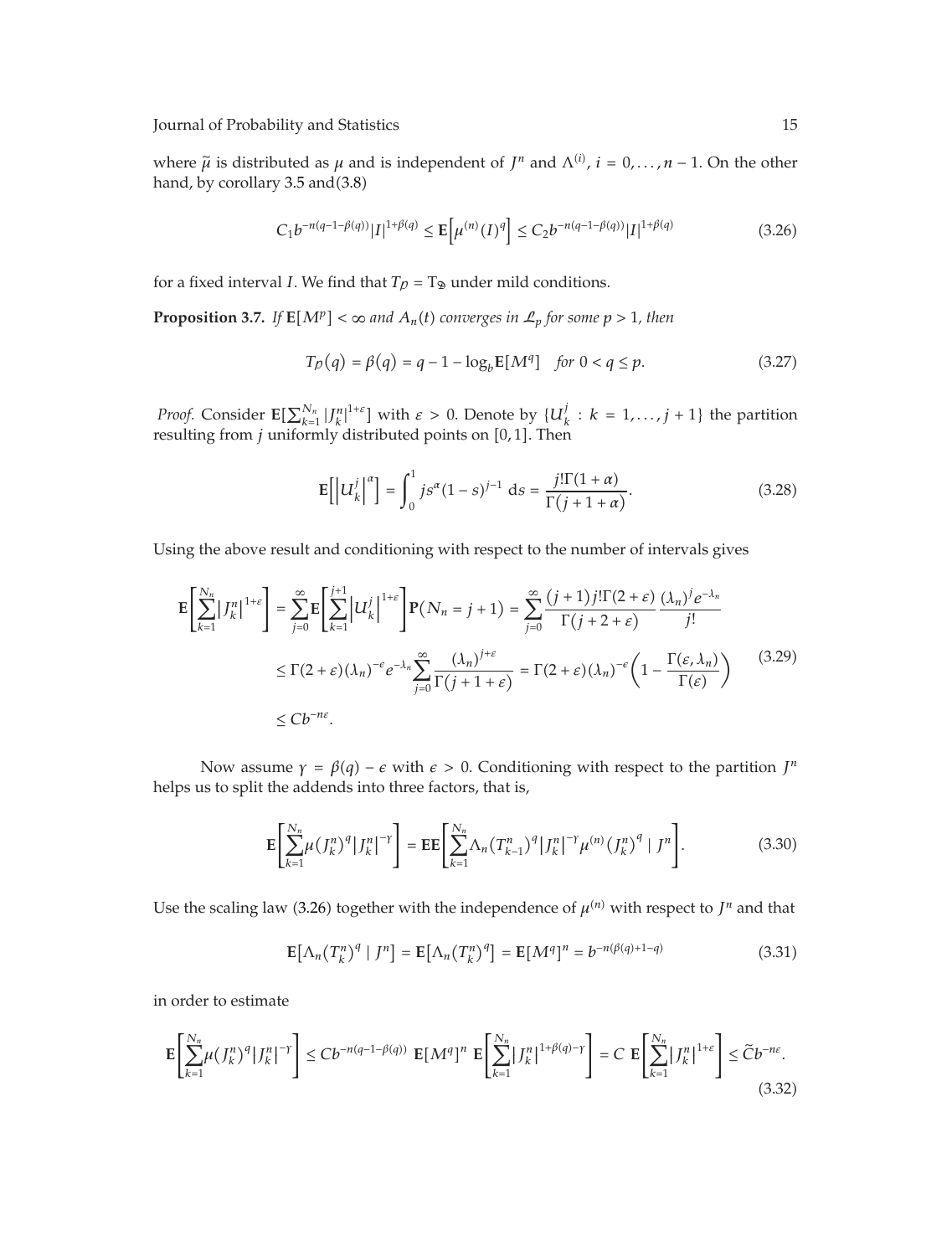Next, assume that  $\gamma = \beta(q) + \varepsilon$ . Condition again with respect to the partition *J<sup>n</sup>* and apply the lower bound of (3.13) to get

$$
\mathbf{E}\left[\sum_{k=1}^{N_n}\mu\left(\left|\int_{k}^{n}\right)^{q}\right|\left|\int_{k}^{n}\right|^{-\gamma}\right]\geq C\mathbf{E}\left[\sum_{k=1}^{N_n}\left|\left|\int_{k}^{n}\right|\right|^{1-\varepsilon}\right]\geq C\mathbf{E}\left[\sum_{k=1}^{N_n}\left|\int_{k}^{n}\right|\right]=C.\tag{3.33}
$$

Thus, we have found that  $\sum_{n\geq m}$  **E**[ $S_n(q,\gamma)$ ]  $\rightarrow$  0 whenever  $\gamma < \beta(q)$  and  $\sum_{n \ge m}$  **E** $[S_n(q, \gamma)] \rightarrow 0$  whenever  $\gamma > \beta(q)$ .  $\Box$ 

#### *3.3. Information Dimension*

This section is devoted to analyzing  $E_{\alpha_1}^{\rho}$ , the set of points with scaling exponent

$$
\alpha_1^D \doteq \alpha_1 \doteq \beta'(1) = 1 - \mathbb{E}[\Delta \log_b \Delta] = 1 - \mathbb{E}[M \log_b M] \tag{3.34}
$$

which is the most relevant of all  $E^p_\alpha$ .

The upper bound of the multifractal spectrum  $\dim^{\!p}(E^{\not D}_\alpha)\leq T^*_D$  a.s. follows from lemma 2.6, lemma 3.6, and theorem 2.8. While  $T_{\mathcal{D}} = T_{\mathfrak{D}}$  under mild conditions (see above), we need to introduce the auxiliary set

$$
K_{\alpha}^{p} = \left\{ x : \lim_{n} \alpha_{n}^{p}(x) = \alpha, \lim_{n} \frac{\log_{b} |J^{n}(x)|}{-n} = 1 \right\},
$$
\n(3.35)

a subset of  $E_\alpha^p$  for which dim $(K_\alpha^p) = \dim^p(K_\alpha^p)$  due to Lemma 2.1 (or due to Lemma 2.2 as we will see).

To perform a local analysis of path properties and establish facts which hold for almost all paths at almost all locations *t*, it is convenient to introduce a measure *Q* which is referred to as the "Peyrière measure" by Kahane. The approach is to apply the LLN to Q which provides a pathwise measure *ν* which allows us to bound dim  $K_{\alpha}^p$ , and thus dim  $E_{\alpha}^p$ , from below almost surely using Lemma 2.2. The measure *Q* lives on the space  $\Omega \times [0,1]$ , defined as the unique probability measure which satisfies

$$
Q(\varphi) = \mathbf{E}\left[\int_0^1 \varphi(t, \omega) \mathrm{d}\mu(t)\right]
$$
 (3.36)

for all positive measurable functions  $\varphi(t,\omega)$ .

**Lemma 3.8.** Assume that  $A(t)$  is a non-degenerate MJP. If  $(\omega, T)$  is picked according to the Peyrière *measure Q, then*

$$
\lim_{n \to \infty} \frac{\log |J^n(T)|}{n} = -\log b \quad Q-a.s.
$$
\n(3.37)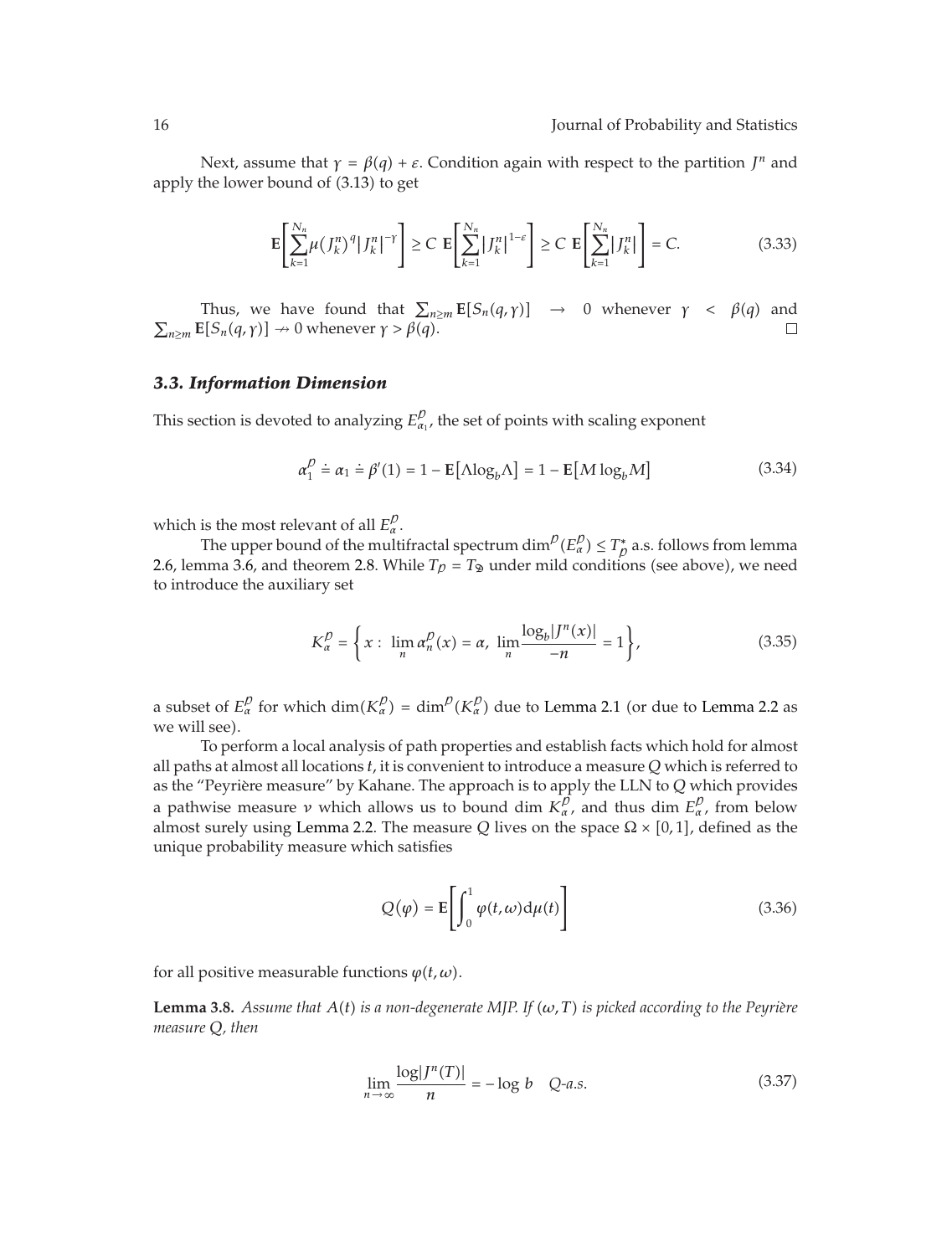*Moreover, if*  $A_n(t)$  converges in  $\mathcal{L}_q$  for some  $q > 1$  and  $b^{q-1} > \mathbf{E}[\Lambda^q]$ , that is,  $\beta(q) > 0$ , then

$$
\frac{\log \mu^{(n)}(J^n(T))}{n} \longrightarrow -\log b \quad Q\text{-}a.s.\tag{3.38}
$$

*Proof.* Recall first that  $E[\mu^{(n)}(J_k^n) | J^n] = |J_k^n|$  and that  $\Lambda_n(T_k^n)$  is independent of  $J^n$  so that

$$
\mathbf{E}\left[\Lambda_n(T_k^n) \mid J^n\right] = \mathbf{E}[\Lambda_n] = 1. \tag{3.39}
$$

( $1°$ ) Condition with respect to the partition  $J<sup>n</sup>$  in order to get

$$
\mathbf{P}_{Q}(|J^{n}(T)| < x) = \mathbf{E}\left[\int_{0}^{1} \mathbf{1}\{|J^{n}(t)| < x\} d\mu(t)\right] = \mathbf{E}\mathbf{E}\left[\sum_{k=1}^{N_{n}} \mathbf{1}\{|J_{k}^{n}| < x\} \Lambda_{n}(T_{k-1}^{n})\mu^{(n)}(J_{k}^{n}) | J^{n}\right]
$$
\n
$$
= \mathbf{E}\left[\sum_{k=1}^{N_{n}} \mathbf{1}\{|J_{k}^{n}| < x\} |J_{k}^{n}|\right] = \mathbf{E}\left[\int_{0}^{1} \mathbf{1}\{|J^{n}(t)| < x\} dt\right]
$$
\n
$$
= \int_{0}^{1} \mathbf{P}(|J^{n}(t)| < x) dt \le C_{1} x \lambda_{n},
$$
\n(3.40)

where  $C_1$  is independent of  $n$ . Here, the last inequality follows by estimating the probability that a (truncated) exponential random variable is less than *x*, with  $x < 1/2$ .

The other direction is easy as well. First we condition as above, and represent the sum as an integral:

$$
\mathbf{P}_{Q}(|J^{n}(T)| > x) = \int_{0}^{1} \mathbf{P}(1\{|J^{n}(t)| > x\})dt \le C_{2}e^{-\lambda_{n}x},
$$
\n(3.41)

where  $C_2$  is independent of  $n$ . Here, the last inequality follows from estimating the probability that a sum of two exponential random variables exceeds *x*.

Since  $\lambda_n = O(b^n)$ , we have

$$
\sum_{n=1}^{\infty} \mathbf{P}_{\mathcal{Q}}(|J^n(T)| < b^{-n}e^{-n\varepsilon}) < \infty, \qquad \sum_{n=1}^{\infty} \mathbf{P}_{\mathcal{Q}}(|J^n(T)| > b^{-n}e^{n\varepsilon}) < \infty. \tag{3.42}
$$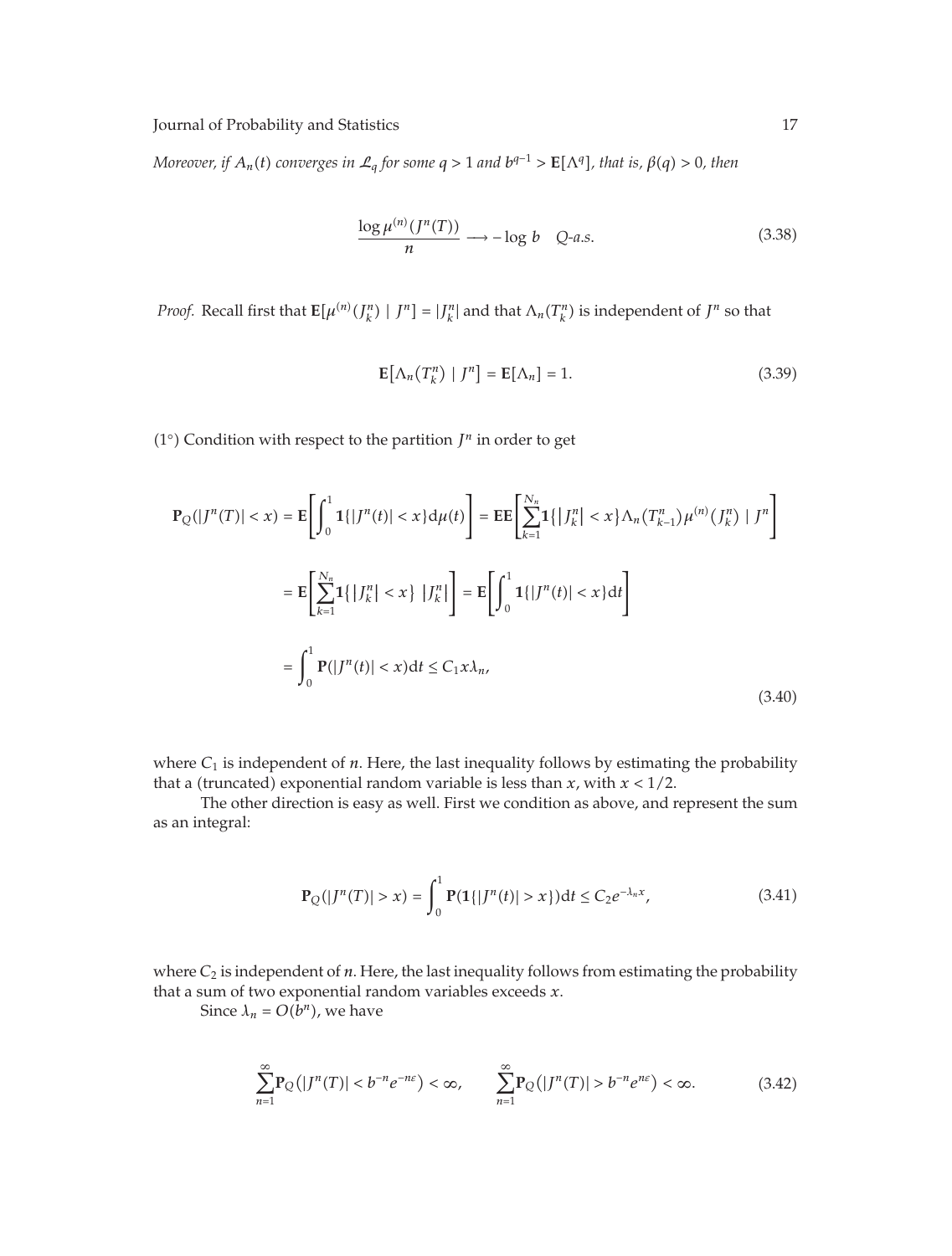( $2^\circ$ ) Let  $\varepsilon > 0$ . Write the *Q*-probability as a sum

$$
\mathbf{P}_{Q}\left(\mu^{(n)}(J^{n}(T)) < b^{-n}e^{-n\varepsilon}\right) = \mathbf{E}\left[\sum_{k=1}^{N_{n}}\mathbf{1}\left\{\mu^{(n)}(J_{k}^{n}) < b^{-n}e^{-n\varepsilon}\right\}\Lambda_{n}(T_{k}^{n})\mu^{(n)}(J_{k}^{n})\right].\tag{3.43}
$$

Scaling the  $\mu^{(n)}(J_k^n)$  up by  $b^{-n}e^{-n\epsilon}$  and applying (3.39) lead to

$$
\mathbf{P}_{\mathcal{Q}}\left(\mu^{(n)}(J^n(T)) < b^{-n}e^{-n\varepsilon}\right) \le b^{-n}e^{-n\varepsilon}\mathbf{E}\left[\sum_{k=0}^{N_n} \Lambda_n(T_k^n) \mid J^n\right] \le b^{-n}e^{-n\varepsilon}\mathbf{E}[N_n].\tag{3.44}
$$

This implies  $\mathbf{P}_Q(\mu^{(n)}(J^n(T))) \le Ce^{-n\varepsilon}$ , because  $\mathbf{E}[N_n] = \lambda_n = O(b^n)$ . On the other hand, by  $(3.26)$  and  $(3.29)$ ,

$$
\mathbf{E}_{Q}\left[\mu^{(n)}(J^{n}(T))^{q-1}\right] = \mathbf{E}\mathbf{E}\left[\sum_{k=1}^{N_{n}}\Lambda_{n}(T_{k-1}^{n})\ \mu^{(n)}(J_{k}^{n})^{q} | J^{n}\right] \leq \widetilde{C}b^{-n(q-1-\beta(q))}\mathbf{E}\left[\sum_{k=1}^{N_{n}}|J_{k}^{n}|^{1+\beta(q)}\right] \leq Cb^{-n(q-1)}.
$$
\n(3.45)

Then apply the Markov inequality to get

$$
\mathbf{P}_{Q}\left(\mu^{(n)}(J^{n}(T)) \ge b^{-n}e^{n\varepsilon}\right) \le Ce^{-n\varepsilon(q-1)}.\tag{3.46}
$$

(3°) Applying Borel-Cantelli to (1°) and (2°) completes the proof.

 $\Box$ 

To establish the *Q*-independence required for the LLN, we need the following result. **Lemma 3.9.** *Assume that A*-*t is a non-degenerate MJP. Then*

$$
\mathbf{E}_{Q}\left[\prod_{i=0}^{n-1}g_{i}\left(\Lambda^{(i)}(T)\right)\right]=\prod_{i=0}^{n-1}\mathbf{E}\left[g_{i}\left(\Lambda^{(i)}(t)\right)\Lambda^{(i)}(t)\right]
$$
(3.47)

for all  $n \in \mathbb{N}$  and positive Borel functions  $g_i$  defined on  $\mathbb{R}^+$ .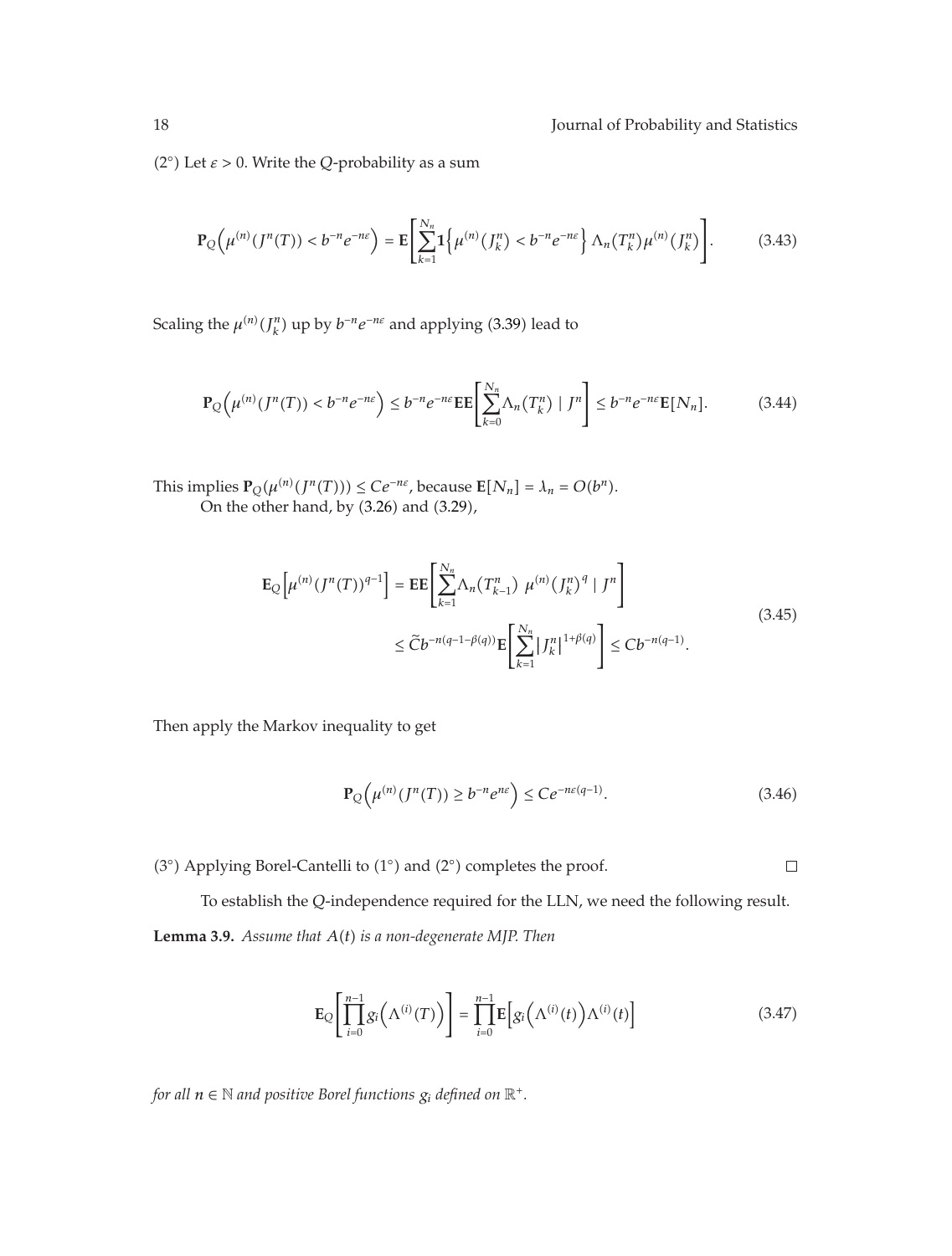*Proof.* (Note: this is a replication of the proof appearing in [2]). Condition with respect to the partition *J<sup>n</sup>* and use **E**[ $μ_n$ (*J<sub>h</sub>*<sup>n</sup>) | *J<sup>n</sup>*] = |*J<sub>h</sub>*<sup>n</sup></mark>]. In addition to this, utilize independence (w.r.t. Ω) and stationarity:

$$
\mathbf{E}_{Q}\left[\prod_{i=0}^{n-1}g_{i}\left(\Lambda^{(i)}(T)\right)\right] = \mathbf{E}\left[\int_{0}^{1}\prod_{i=0}^{n-1}g_{i}\left(\Lambda^{(i)}(t)\right)d\mu(t)\right]
$$
\n
$$
= \mathbf{E}\mathbf{E}\left[\sum_{k=0}^{N_{n}}\prod_{i=0}^{n-1}g_{i}\left(\Lambda^{(i)}(T_{k-1}^{n})\right)\Lambda^{(i)}(T_{k-1}^{n})\mu^{(n)}(I_{k}^{n}) | J^{n}\right]
$$
\n
$$
= \mathbf{E}\left[\sum_{k=0}^{N_{n}}\prod_{i=0}^{n-1}g_{i}\left(\Lambda^{(i)}\right)(T_{k-1}^{n})\Lambda^{(i)}(T_{k-1}^{n}) | J_{k}^{n}|\right]
$$
\n
$$
= \mathbf{E}\left[\int_{0}^{1}\prod_{i=0}^{n-1}g_{i}\left(\Lambda^{(i)}(t)\right)\Lambda^{(i)}(t)dt\right]
$$
\n
$$
= \int_{0}^{1}\prod_{i=0}^{n-1}\mathbf{E}\left[g_{i}\left(\Lambda^{(i)}(t)\right)\Lambda^{(i)}(t)\right]dt = \prod_{i=0}^{n-1}\mathbf{E}\left[g_{i}\left(\Lambda^{(i)}(t)\right)\Lambda^{(i)}(t)\right].
$$
\n
$$
\Box
$$

**Corollary 3.10.** Assume that  $A(t)$  is a non-degenerate MJP. Then the random variables  $\Lambda^{(i)}(T)$ ,  $i = 0, 1, \ldots, n$ *, are Q-independent.* 

*Proof.* Fix *j* and set  $g_i(x) \equiv 1$  when  $i \neq j$ , leaving  $g_j$  arbitrary. Lemma 3.9 gives

$$
\mathbf{E}_{Q}\left[g_{j}\left(\Lambda^{(j)}(T)\right)\right] = \mathbf{E}\left[g_{j}\left(\Lambda^{(j)}(t)\right)\Lambda^{(j)}(t)\right].
$$
\n(3.49)

Thus

$$
\mathbf{E}_{Q}\left[\prod_{i=0}^{n}g_{i}\left(\Lambda^{(i)}(T)\right)\right]=\prod_{i=0}^{n}\mathbf{E}_{Q}\left[g_{i}\left(\Lambda^{(i)}(T)\right)\right]
$$
(3.50)

for all  $n \in \mathbb{N}$  and positive Borel functions  $g_i$  defined on  $\mathbb{R}^+$ .

 $\Box$ 

**Corollary 3.11.** *Assume that*  $A(t)$  *is a non-degenerate* MJP. Then  $\mathbf{E}_{Q}[\log \Lambda^{(j)}(T)] = \mathbf{E}[\Lambda \log \Lambda]$  for *all*  $j \in \mathbb{N}$ *.* 

*Proof.* Set 
$$
g_i(x) = 1
$$
 if  $i \neq j$  and  $g_j(x) = \log x$  and apply Lemma 3.9.

We now show that the pathwise  $\nu$  to be used in Lemma 2.2 is the realization of  $\mu$  itself.

**Lemma 3.12.** Assume that  $A_n(t)$  converges in  $\mathcal{L}_q$  for some  $q > 1$ . If  $\beta(q) > 0$ , then the set  $K_{\alpha_1}^p$  has *full μ-measure* Ω *a.s., that is,*

$$
\mu\left(K_{\alpha_1}^{\mathcal{D}}\right) = \mu([0,1]) \qquad \Omega \text{-} a.s. \tag{3.51}
$$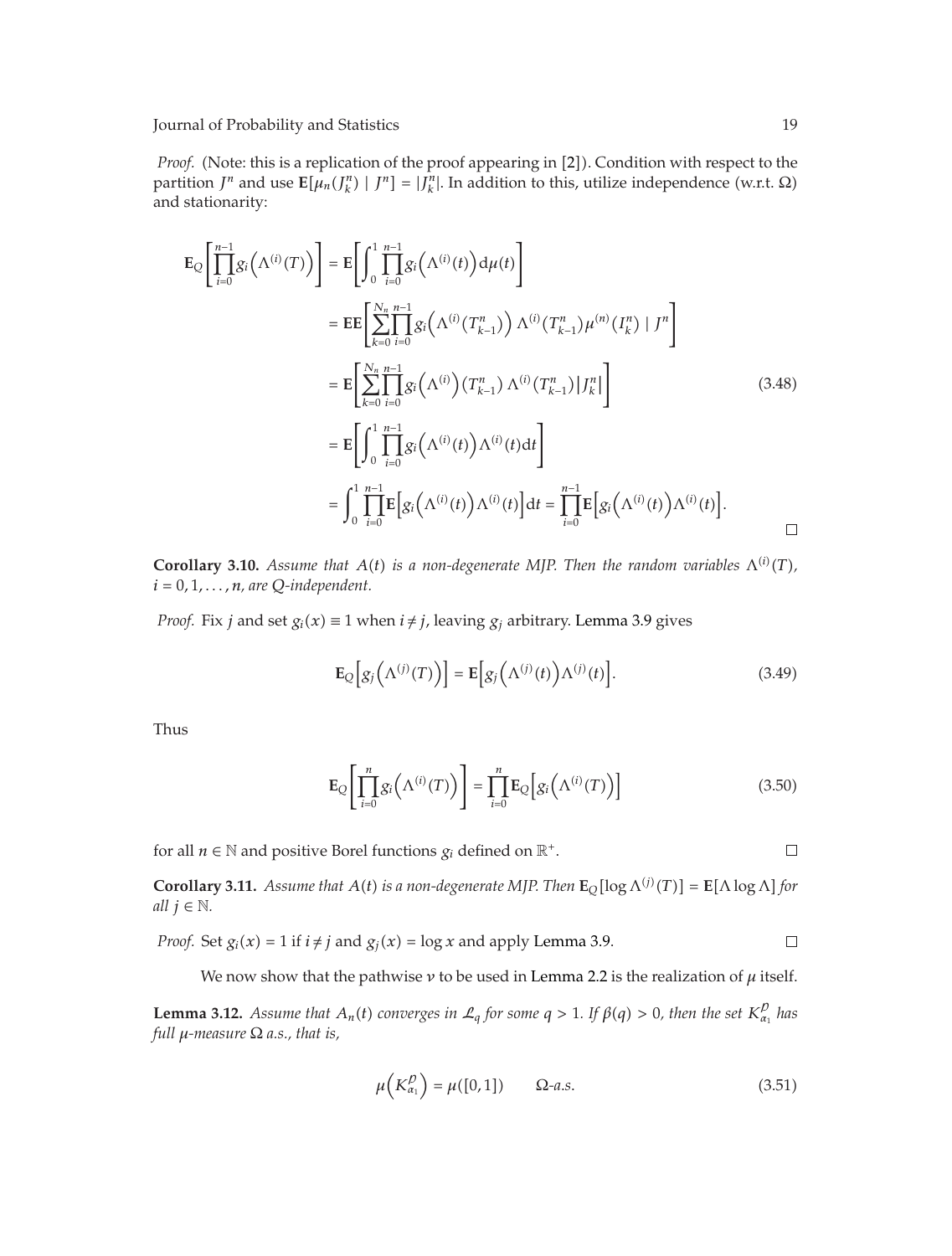*Proof.* Notice first that

$$
\frac{\log \mu(f^n(t))}{\log |J^n(t)|} = \frac{\log \Lambda^{(0)}(t) + \dots + \log \Lambda^{(n-1)}(t)}{\log |J^n(t)|} + \frac{\log \mu^{(n)}(f^n(t))}{\log |J^n(t)|}
$$
\n
$$
= \frac{(1/n) \sum_{i=0}^{n-1} \log \Lambda^{(i)}(t)}{(1/n) \log |J^n(t)|} + \frac{(1/n) \log \mu^{(n)}(f^n(t))}{(1/n) \log |J^n(t)|}. \tag{3.52}
$$

Then by Corollary 3.10, 3.11, and LLN,

$$
\frac{1}{n}\sum_{i=0}^{n-1}\log \,\Lambda^{(i)}(T)\longrightarrow \mathbf{E}_{Q}[\Lambda(T)] = \mathbf{E}[\Lambda \log \Lambda] = \mathbf{E}[M \log M].\tag{3.53}
$$

On the other hand, by lemma 3.8,

$$
\lim_{n \to \infty} \frac{1}{n} \log(|J^n(T)|) = -\log b \quad \text{Q-a.s.}
$$
\n
$$
\lim_{n \to \infty} \frac{1}{n} \log(\mu^{(n)}(J^n(T))) = -\log b \quad \text{Q-a.s.}
$$
\n(3.54)

**Lemma 3.13.** *Assume that*  $A_n(t)$  *converges in*  $\mathcal{L}_q$  *for some*  $q > 1$ *. If*  $\beta(q) > 0$ *, then, with probability one, we have either*  $\mu([0,1]) = 0$  *or* dim  $(K_{\alpha_1}^p) = \dim^p(K_{\alpha_1}^p) \ge \alpha_1$ .

*Proof.* Condition (i) of lemma 2.2 is obvious; conditions (ii) and (iii) are satisfied by definition of  $K_{\alpha_1}$ . Finally, either condition (o) or  $\mu([0,1]) = 0$  holds due to lemma 3.12.  $\Box$ 

The main result concerning the information dimension is stated in the following theorem.

**Theorem 3.14.** Assume that  $A_n(t)$  converges in  $\mathcal{L}_q$  for some  $q > 1$ . If  $\beta(q) > 0$ , then, with probability *one,*

$$
\dim^p \left( E_{\alpha_1}^p \right) = \dim \left( E_{\alpha_1}^c \right) = \alpha_1 = 1 - \mathbb{E} \left[ M \log_b M \right]. \tag{3.55}
$$

For example, if  $A(t)$  is an MJP satisfying (3.5) and  $\beta(2) > 2$ , then  $\dim^{\mathcal{D}}(E_{\alpha_1}) =$  $\dim(E_{\alpha_1}) = \alpha_1.$ 

*Proof.* First, note that  $\beta^*(\alpha_1) = \alpha_1$  since  $\alpha_1 = \beta'(1)$ ; also  $\beta(q') > 0$  for  $1 < q' < q$  since  $\beta$  is convex; also,  $\mu \in \mathcal{L}_{q'}$  for  $1 < q' < q$ . Second, by Lemmas 3.6 and 2.6,  $\tau_p(q)$  is convex for  $q > 0$  a.s. and theorem 2.8 applies.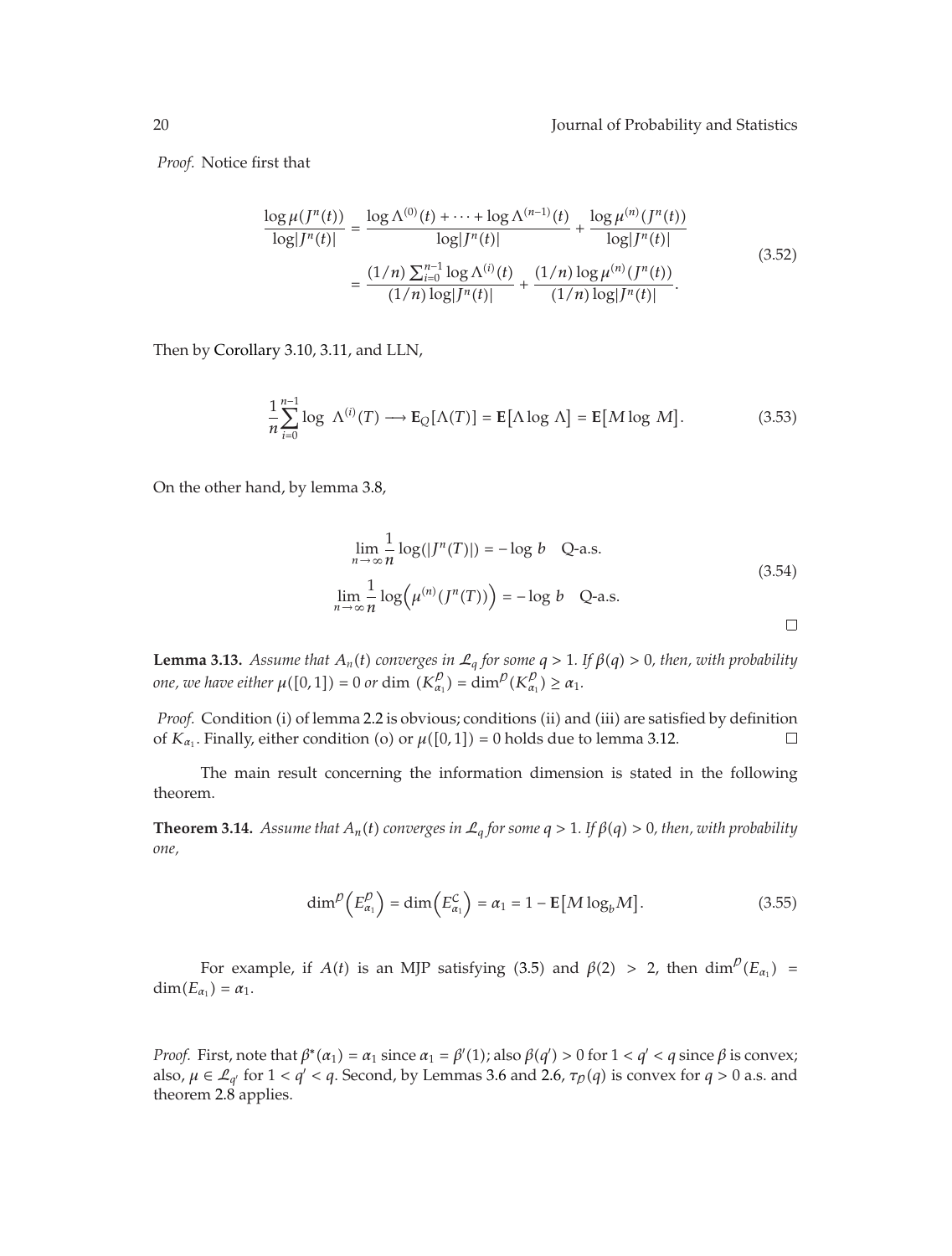By Lemma 3.13 we have

$$
\alpha_1 \le \dim^{\rho}\left(K_{\alpha_1}^{\rho}\right) = \dim\left(K_{\alpha_1}^{\rho}\right) \le \dim\left(E_{\alpha_1}^{\rho}\right) \le \dim^{\rho}\left(E_{\alpha_1}\right) \le \dim^{\rho}\left(V_{\alpha_1}^{\rho}\right)
$$
\n
$$
\le \inf_{1 < q' < q} \left(q'\alpha_1 - T_{\rho}(q')\right) = \inf_{1 < q' < q} \left(q'\alpha_1 - \beta(q')\right) = \alpha_1. \tag{3.56}
$$

#### *3.4. Multifractal Decomposition*

Following the traditional approach in multifractal analysis, we generalize the above analysis of the information dimension of MJP to a larger set of scaling exponents through a change of the measure. Doing so, we are able to compute dim  $V_\alpha^\rho$  for a range of exponents *α*.

To this end, we fix  $q > 0$  for the remainder of the section. Introduce the auxiliary mother process

$$
\overline{\Lambda}(\cdot) \doteq b^{\beta(q)-q+1} \Lambda(\cdot)^q = \frac{\Lambda(\cdot)^q}{\mathbb{E}[\Lambda^q]},\tag{3.57}
$$

the structure function

$$
\overline{\beta}(p) \doteq p - 1 - \log_b \mathbb{E} \left[ \overline{\Lambda}^p \right] = \beta(pq) - p\beta(q), \tag{3.58}
$$

and the scaling exponent

$$
\alpha_q \doteq \beta'(q). \tag{3.59}
$$

We denote the associated MJP by  $\overline{A}$ , its measure by  $\overline{\mu}$ , and the corresponding Peyrière measure by  $\overline{Q}$ . Let us quickly summarize how our earlier results translate from *A* to  $\overline{A}$ . Clearly,  $\mathbf{E}[\overline{\Lambda}] = 1$ , and by definition of  $\beta$ 

$$
\mathbf{E}_{\overline{Q}}[\log_b \Lambda] = \mathbf{E}[\overline{\Lambda} \log_b \Lambda] = \frac{1}{\mathbf{E}[\Lambda^q]} \mathbf{E}[\Lambda^q \log_b \Lambda] = 1 - \beta'(q) = 1 - \alpha_q.
$$
 (3.60)

From this we find

$$
\mathbf{E}_{\overline{Q}}\Big[\log_b \overline{\Lambda}\Big] = \mathbf{E}\Big[\overline{\Lambda}\log_b \overline{\Lambda}\Big] = (\beta(q) - q + 1) + q \mathbf{E}\Big[\overline{\Lambda}\log_b \Lambda\Big] = 1 - (q\alpha_q - \beta(q)).\tag{3.61}
$$

It is quite typical in multifractal analysis that the Legendre transform should appear at this point.

By analogy with the previous section, we should expect that under appropriate assumptions with probability one the information dimension of  $\overline{\mu}$  is  $q\alpha_q-\beta(q)$ . We should also expect to find that with probability one, the measure  $\mu$  assumes the scaling exponent  $\alpha(t) = \alpha_q$ for *μ*-almost all *t*, which is not a simple translation from earlier sections. If established, all this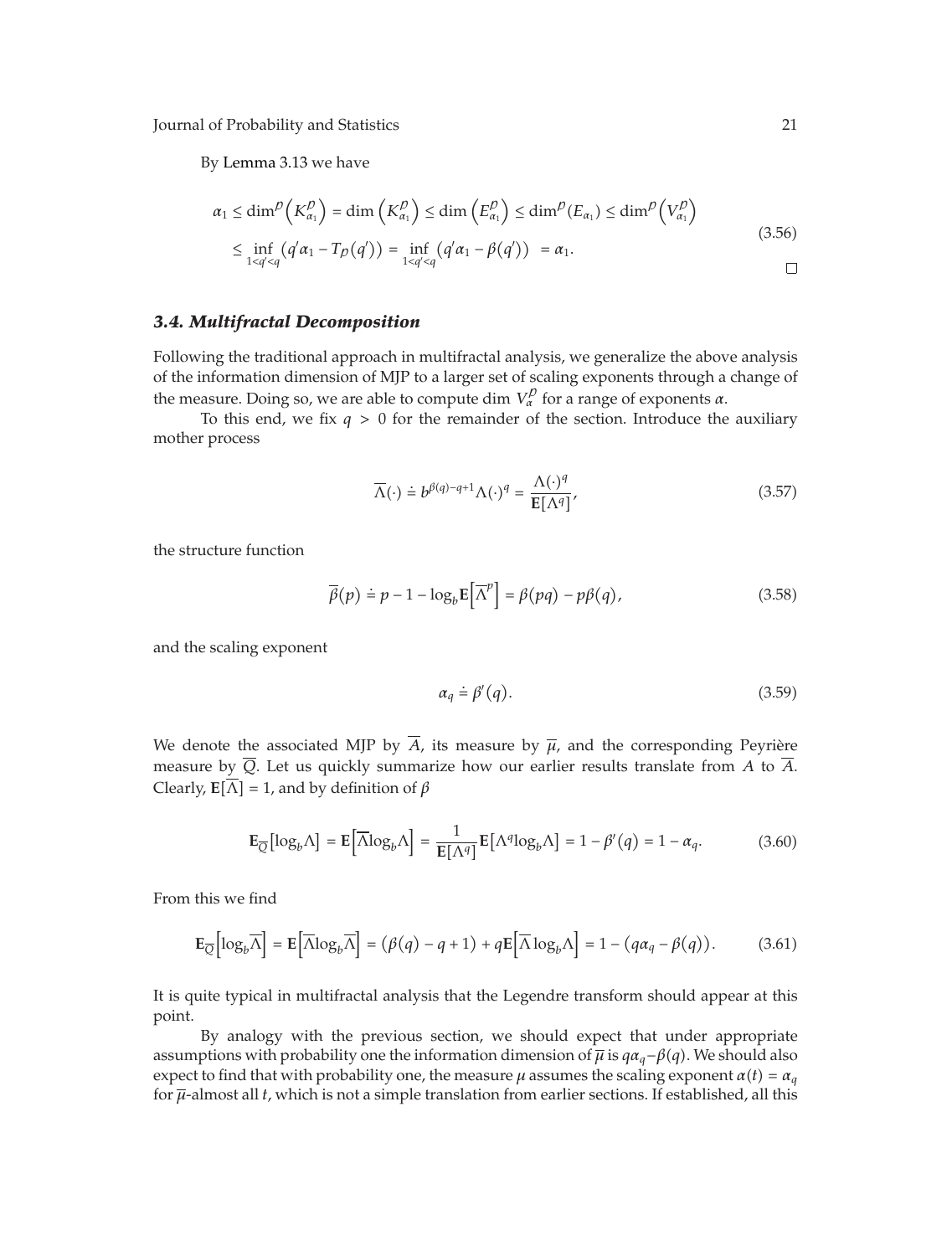would imply that the dimension of the set  $E_{\alpha_q}$  of points with Hölder exponent  $\alpha_q$  almost surely has at least Hausdorff dimension *qαq* − *β*-*q*, since *μ* assigns full mass to it.

We are able to establish such a lower bound for the Hausdorff dimension of a natural subset of  $V_\alpha^{\, \rho}$ , that is, the set

$$
W_{\alpha}^{D} \doteq \left\{ t : \liminf_{n} \alpha_{n}^{D}(t) \leq \alpha, \lim_{n} \frac{\log |J^{n}(t)|}{n} = -\log b \right\}
$$
 (3.62)

for  $\alpha = \alpha_q$ . Combining this with an upper bound provided by inequality (2.24), we will arrive at a formula for the dimension of  $V_\alpha^p$ .

As a first step towards this goal, we mention a sufficient condition for convergence in  $\mathcal{L}_p$ ,  $1 \leq p \leq 2$ , which follows directly from theorem 3.2, that is,  $A_n(t)$  converges in  $\mathcal{L}_p$ if *b* > 1 + Var(Λ). Being equivalent to  $β(2) > 0$  or  $β(2q) > 2β(q)$ , this condition holds by convexity for all  $0 < q' < q$  if it holds for  $q$ . Next, replicating the results of the previous section gives the following corollary.

**Corollary 3.15.** *Assume that*  $A_n(t)$  *converges in*  $\mathcal{L}_p$  *for some*  $p > 1$ *. If*  $\beta(p) > 0$  *for some*  $p > 0$ *, then Q-a.s.,*

$$
\lim_{n \to \infty} \frac{\log_b |J^n(T)|}{n} = -1,
$$
\n
$$
\lim_{n \to \infty} \frac{\log_b \overline{\mu}(J^n(T))}{n} = -q\alpha_q + \beta(q),
$$
\n
$$
\lim_{n \to \infty} \frac{\log \overline{\mu}(J^n(T))}{\log |J^n(t)|} = 1 - \mathbb{E}[\overline{\Lambda} \log_b \overline{\Lambda}] = q\alpha_q - \beta(q).
$$
\n(3.63)

To provide a counterpart to Lemma 3.12, we need the following result concerning the local scaling of *μ* under the measure *Q*.

**Lemma 3.16.** Assume that  $A(t)$  is a non-degenerate MJP and that  $A_n(t)$  converges in  $\mathcal{L}_p$  for some *p >* 1*. Then*

$$
\liminf_{n \to \infty} \frac{\log_b \mu^{(n)}(J^n(T))}{-n} \le 1 \quad \overline{Q}\text{-}a.s. \tag{3.64}
$$

Proof. (1°): Let us start with a simple observation on nested Poisson point processes. Given a sequence of independent Poisson point processes of densities *b*<sup>−</sup>*kλ*, their superposition forms a sequence of Poisson point processes of densities  $(1 + \cdots + b^{-n})\lambda$ . Denote  $I^{n,[x,y]} = \{I^{n,[x,y]}_k\}$ the partition of the interval  $[x, y]$  determined by a Poisson point process with density  $(1 +$  $\dots + b^{-n}$ )*λ*. Adding extra points at the locations *x* = 1, 2, ... makes the intervals even smaller. Thus the partition  $\bigcup_{i=1}^{m} I^{\infty, [i-1,i]}$  is finer than  $I^{n,[0,m]}$  for all  $n = 0, 1, \ldots$  and  $m$ . In other words, for any  $m \in \mathbb{Z}_+$ ,

$$
I^{\infty, [i-1,i]}(t) \subseteq I^{n,[0,m]}(t) \quad \forall n \in \mathbb{N}, \ \forall i \in [1,m], \ \forall t \in (i,i-1). \tag{3.65}
$$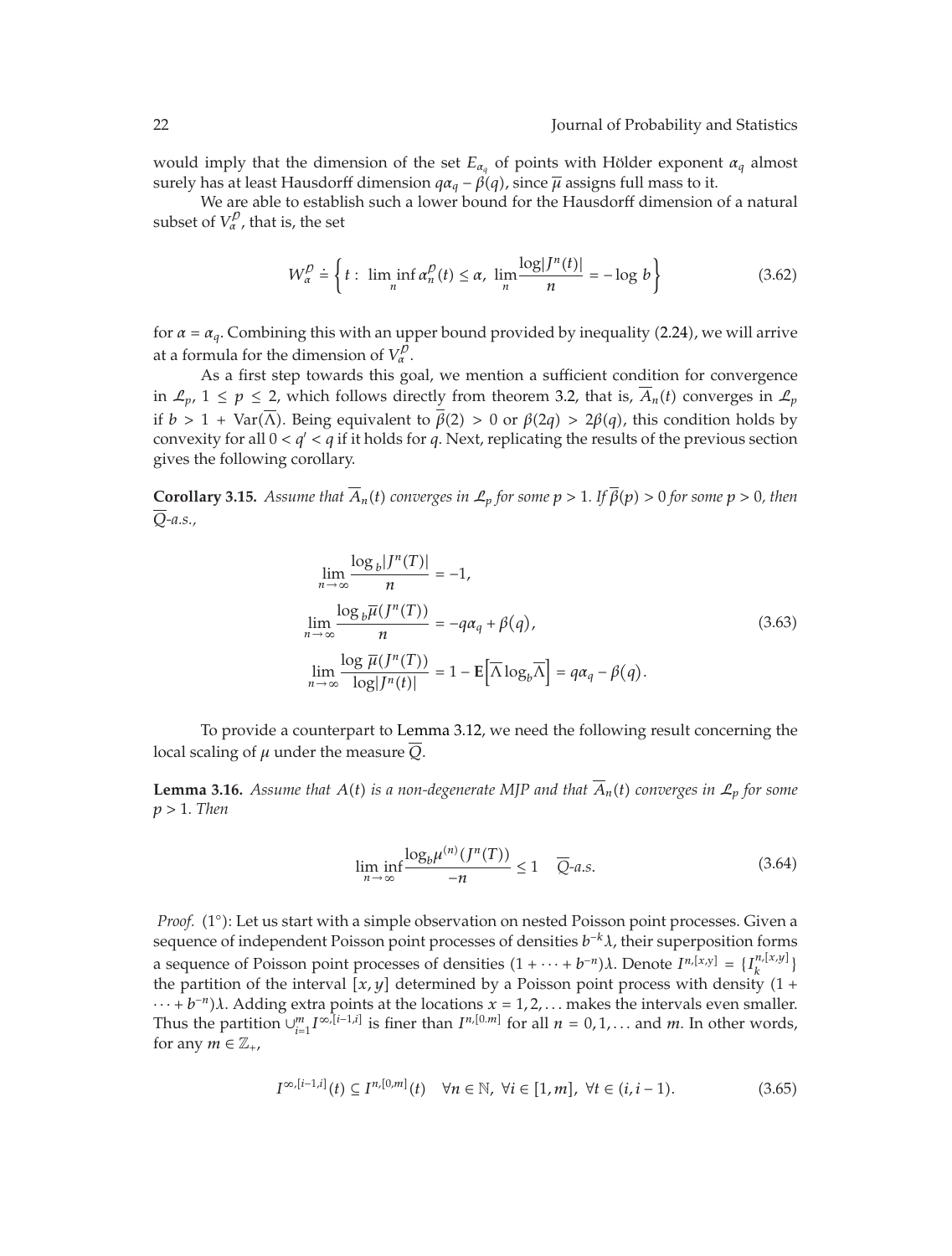(2°): By a change of variables, and using  $\mathbf{E}[\overline{\Lambda_n}(T_k^n) | J^n] = 1$  together with the independence of  $\overline{\Lambda}_n$  of  $J^n$ ,  $\mu^{(n)}$ , and  $\overline{\mu}^{(n)}$ , we get

$$
\mathbf{P}_{\overline{Q}}\left(\mu^{(n)}(J^n(T)) < b^{-n(1+\varepsilon)}\right) = \mathbf{E}\left[\int_0^1 \mathbf{1}\left\{\mu^{(n)}(J^n(t)) < b^{-n(1+\varepsilon)}\right\} d\overline{\mu}(t)\right]
$$
\n
$$
= \mathbf{E}\,\mathbf{E}\left[\sum_{k=1}^{N_n} \mathbf{1}\left\{\mu^{(n)}(J_k^n) < b^{-n(1+\varepsilon)}\right\} \overline{\Lambda}_n(T_k^n) \overline{\mu}^{(n)}(J_k^n) \mid J^n\right]
$$
\n
$$
= \mathbf{E}\left[b^{-n}\sum_{k=1}^{N_n} \mathbf{1}\left\{\mu\left(b^n \widetilde{J}_k^n\right) < b^{-n\varepsilon}\right\} \overline{\mu}\left(b^n \widetilde{J}_k^n\right)\right],\tag{3.66}
$$

where  $\overline{J}^n$  is distributed as  $J^n$  and independent of  $\mu$  and  $\overline{\mu}$ .

For each fixed *n*, construct a nested sequence of partitions  $I^{i,[0,b^n]}$ ,  $i = 0, 1 \ldots$ , which are independent of  $\mu$  and  $\overline{\mu}$  and satisfy  $I^{n,[0,b^n]} = b^n \widetilde{J}^n$ . Then write (3.66) as an integral split into parts of length 1 and apply (3.65) to get

$$
\mathbf{P}_{\overline{Q}}\left(\mu^{(n)}(J^n(T)) < b^{-n(1+\varepsilon)}\right) = \mathbf{E}\left[b^{-n}\int_0^{b^n} \mathbf{1}\left\{\mu\left(I^{n,[0,b^n]}(t)\right) < b^{-n\varepsilon}\right\} d\overline{\mu}(t)\right]
$$
\n
$$
\leq \mathbf{E}\left[b^{-n}\sum_{i=1}^{\lfloor b^n \rfloor} \int_{i-1}^i \mathbf{1}\left\{\mu\left(I^{\infty,[i-1,i]}(t)\right) < b^{-n\varepsilon}\right\} d\overline{\mu}(t)\right] + \mathbf{E}\left[b^{-n}\overline{\mu}([b^n], [b^n]]\right]
$$
\n
$$
\leq \mathbf{P}_{\overline{Q}}\left(\mu\left(I^{\infty,[0,1]}(T)\right) < b^{-n\varepsilon}\right) + b^{-n}.
$$
\n(3.67)

(3°): By proposition 3.4,  $\mu(I) > 0$  a.s. for any fixed interval *I*. Thus,

$$
\mathbf{P}_{\overline{Q}}\Big(\mu\Big(I^{\infty,[0,1]}(T)\Big) = 0\Big) = \mathbf{E} \mathbf{E} \Bigg[ \sum_{k=1}^{N} \mathbf{1} \Big\{ \mu\Big(I^{\infty,[0,1]}_k\Big) = 0 \Big\} \overline{\mu}\Big(I^{\infty,[0,1]}_k\Big) \mid I^{\infty,[0,1]} \Bigg] = 0 \tag{3.68}
$$

and  $\overline{Q}$ -a.s.  $\mu(I^{\infty,[0,1]}(T)) > 0$ . Applying this to (3.67) gives

$$
\lim_{n \to \infty} \mathbf{P}_{\overline{Q}} \left( \frac{\log_b \mu^{(n)}(J^n(T))}{-n} > 1 + \varepsilon \right) = 0. \tag{3.69}
$$

It is easy to see by contradiction that the previous equation implies

$$
\liminf_{n} \frac{\log_b(\mu^{(n)}(J^n(T)))}{-n} \le 1 \quad \overline{Q}\text{-a.s.}
$$
\n(3.70)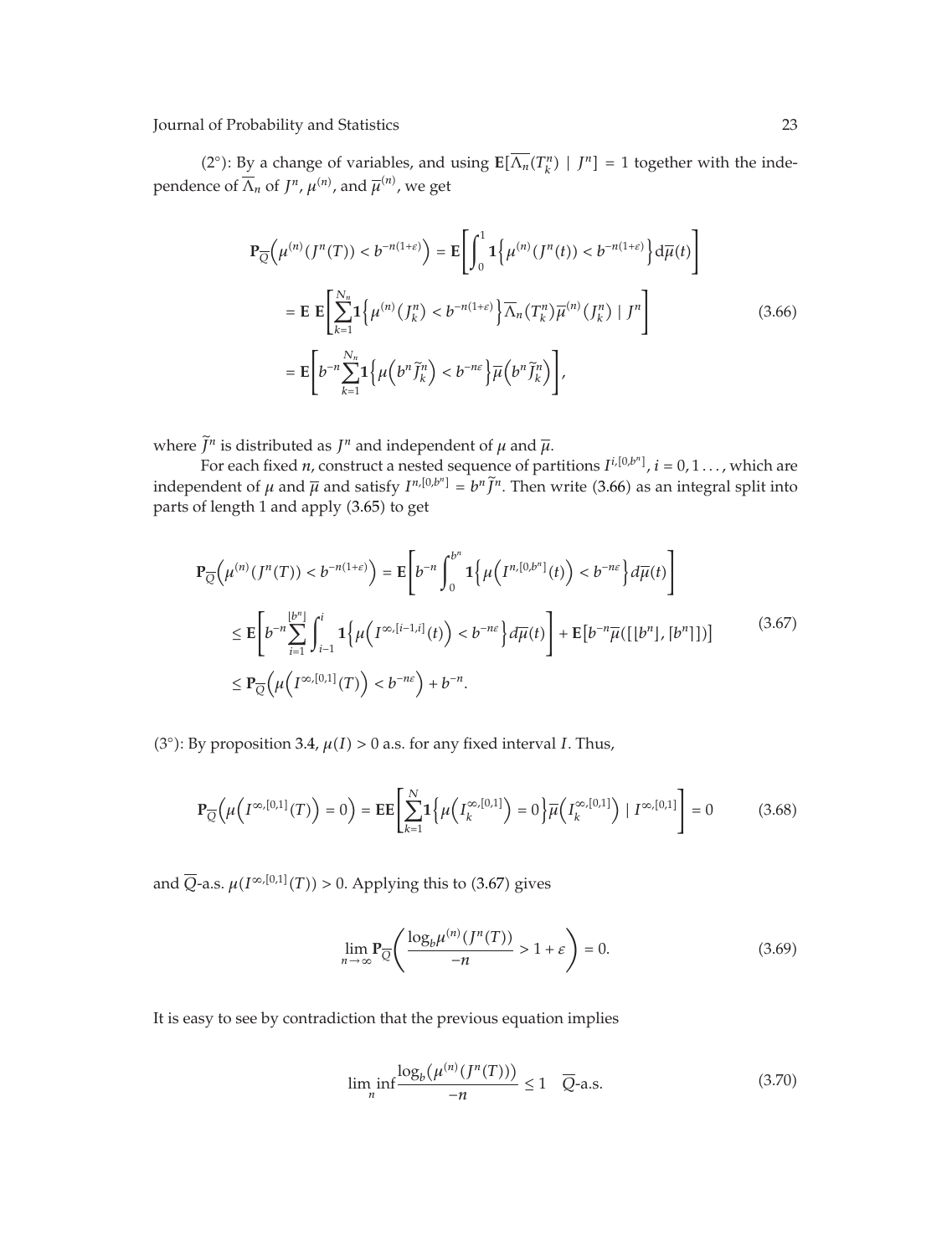(4°): By the LLN, by the analogs of Corollaries 3.10 and 3.11 for  $\overline{Q}$ , and by (3.60), we have  $\overline{O}$ -a.s.

$$
\frac{1}{n}\sum_{i=0}^{n-1}\log_b \Lambda^{(i)}(T) \longrightarrow \mathbf{E}_{\overline{Q}}[\Lambda(T)] = 1 - \alpha_q.
$$
 (3.71)

By Corollary 3.15 we have  $(1/n)\log_b(|J^n(T)|) \rightarrow -1$  *Q*-a.s. Applying these results and (3.70) to (3.52) completes the proof.  $\Box$ 

Combining the previous results, we find the dimension of the set  $V_{\alpha_q}^{\mathcal{D}}$ .

**Theorem 3.17.** Assume that  $A(t)$  is a non-degenerate MJP and that  $A_n(t)$  converges in  $\mathcal{L}_p$  for some  $p > 1$ . If  $\beta(p) > 0$ , then, with probability one,

$$
\dim^{\mathcal{D}}\left(V_{\alpha_q}^{\mathcal{D}}\right) = \dim\left(V_{\alpha_q}^{\mathcal{D}}\right) = q\alpha_q - \beta(q). \tag{3.72}
$$

*Proof.* The proof follows the lines of lemmas 3.12 and 3.13 and theorem 3.14. To get the lower bound, the set  $K_{\alpha_1}$  is replaced by  $W_{\alpha_q}$  and Lemma 2.2 is applied to  $\overline{\mu}$ . The upper bound follows directly from inequality (2.24). In summary,

$$
\dim^{\mathcal{D}}\left(V_{\alpha_q}^{\mathcal{D}}\right)=\dim\left(V_{\alpha_q}^{\mathcal{D}}\right)=f_{\mathcal{D}}^+\left(\alpha_q^+\right)=T_{\mathcal{D}}^*\left(\alpha_q\right)=T_{\mathfrak{D}}^*\left(\alpha_q\right)=\beta^*(\alpha_q)=q\alpha_q-\beta(q). \hspace{1cm} (3.73)
$$

For example, if  $A(t)$  is an MJP satisfying (3.5) and  $β(4) > 2β(2) > 0$ , then (3.72) holds for  $0 < q \leq 2$ .

#### **References**

- 1 J.-P. Kahane, "Sur le chaos multiplicatif," *Annales des Sciences Mathematiques du Qu ´ ebec ´* , vol. 9, no. 2, pp. 105–150, 1985.
- 2 J.-P. Kahane, "Positive martingales and random measures," *Chinese Annals of Mathematics. Series B*, vol. 8, no. 1, pp. 1–12, 1987.
- 3 J.-P. Kahane, "Random multiplications, random coverings, multiplicative chaos," in *Analysis at Urbana I*, E. Berkson, N. Peck, and J. Uhl, Eds., vol. 137 of *London Mathematical Society Lecture Notes*, pp. 196– 255, Cambridge University Press, Cambridge, UK, 1989.
- 4 H. J. de Wijs, "Statistics of ore distribution—part 1," *Geologie en Minjbouw*, vol. 13, pp. 365–375, 1951.
- 5 H. J. de Wijs, "Statistics of ore distribution—part 2," *Geologie en Minjbouw*, vol. 15, pp. 12–24, 1953.
- 6 A. N. Kolmogorov, "A refinement of previous hypotheses concerning the local structure of turbulence in a viscous incompressible fluid at high Reynolds number," *Journal of Fluid Mechanics*, vol. 13, pp. 82– 85, 1962.
- 7 E. A. Novikov and R. W. Stewart, "Intermittence of turbulence and the spectrum of fluctuations of energy dissipation," *Isvestia Akademii Nauk SSSR Earia Geofizicheskaia*, vol. 3, pp. 408–403, 1964.
- [8] A. M. Yaglom, "The influence of fluctuations in energy dissipation on the shape of turbulence characteristics in the inertial interval," *Doklady Akademii Nauk SSSR*, vol. 16, pp. 49–52, 1966.
- 9 B. B. Mandelbrot, "Possible refinement of the lognormal hypothesis concerning the distribution of energy dissipation in intermittent turbulence," in *Statistical Models and Turbulence*, M. Rosenblatt and C. Van Atta, Eds., vol. 12 of *Lecture Notes in Physics*, pp. 331–351, Springer, Berlin, Germany, 1972.
- 10 B. B. Mandelbrot, "Intermittent turbulence in self-similar cascades: divergence of high moments and dimension of the carrier," *Journal of Fluid Mechanics*, vol. 62, pp. 331–358, 1974.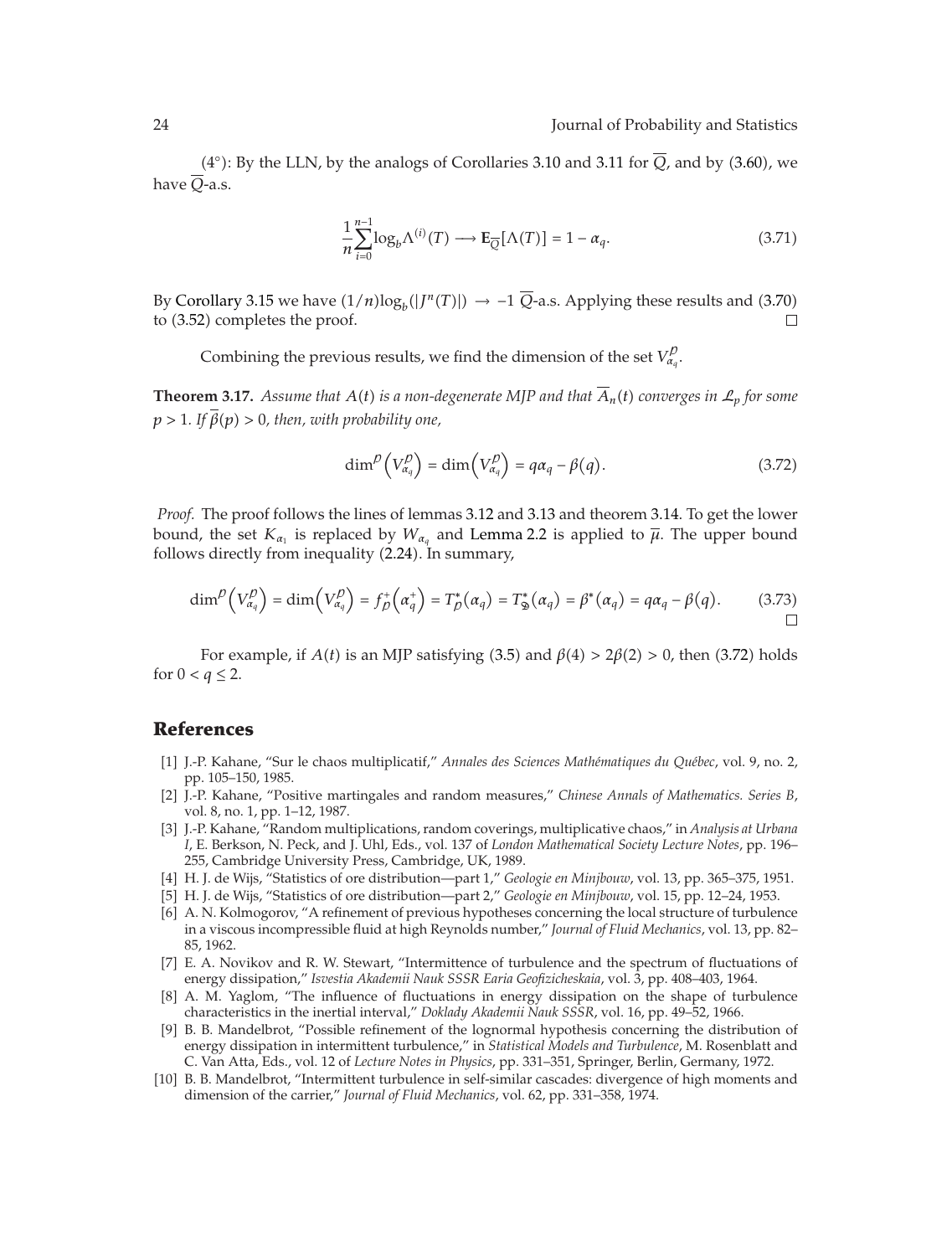- [11] B. B. Mandelbrot, "Multiplications aléatoires itérées et distributions invariantes par moyenne pondérée aléatoire," Comptes Rendus de l'Académie des Sciences de Paris, vol. 278, pp. 289–292, 1974.
- [12] B. B. Mandelbrot, "Multiplications aléatoires itérées et distributions invariantes par moyenne pondérée aléatoire: quelques extensions," Comptes Rendus de l'Académie des Sciences de Paris, vol. 278, pp. 355–358, 1974.
- 13 J. Barral and B. B. Mandelbrot, "Multifractal products of cylindrical pulses," *Probability Theory and Related Fields*, vol. 124, no. 3, pp. 409–430, 2002.
- 14 J. Barral and B. B. Mandelbrot, "Random multiplicative multifractal measures—parts 1, 2, 3," in *Fractal Geometry and Applications: A Jubilee of Benoit Mandelbrot*, vol. 72 of *Proceedings of Symposia in Pure Mathematics*, 2004.
- 15 J.-P. Kahane and J. Peyriere, "Sur certaines martingales de Benoit Mandelbrot," ` *Advances in Mathematics*, vol. 22, no. 2, pp. 131–145, 1976.
- [16] R. Holley and E. Waymire, "Multifractal dimensions and scaling exponents for strongly bounded random cascades," *The Annals of Applied Probability*, vol. 2, no. 4, pp. 819–845, 1992.
- 17 K. J. Falconer, "The multifractal spectrum of statistically self-similar measures," *Journal of Theoretical Probability*, vol. 7, no. 3, pp. 681–702, 1994.
- 18 E. Waymire and S. C. Williams, "Multiplicative cascades: dimension spectra and dependence," *The Journal of Fourier Analysis and Applications*, pp. 589–609, 1995, Special Issue in Honor of J.-P. Kahane.
- [19] G. M. Molchan, "Scaling exponents and multifractal dimensions for independent random cascades," *Communications in Mathematical Physics*, vol. 179, no. 3, pp. 681–702, 1996.
- 20 M. Arbeiter and N. Patzschke, "Random self-similar multifractals," *Mathematische Nachrichten*, vol. 181, pp. 5–42, 1996.
- 21 A. Arneodo, E. Bacry, and J. F. Muzy, "Random cascades on wavelet dyadic trees," *Journal of Mathematical Physics*, vol. 39, no. 8, pp. 4142–4164, 1998.
- 22 J. Barral, "Moments, continuite, et analyse multifractale des martingales de Mandelbrot," ´ *Probability Theory and Related Fields*, vol. 113, no. 4, pp. 535–569, 1999.
- 23 G. Molchan, "Mandelbrot cascade measures independent of branching parameter," *Journal of Statistical Physics*, vol. 107, no. 5-6, pp. 977–988, 2002.
- 24 E. Waymire and S. C. Williams, "A cascade decomposition theory with applications to Markov and exchangeable cascades," *Transactions of the American Mathematical Society*, vol. 348, no. 2, pp. 585–632, 1996.
- 25 E. Waymire and S. C. Williams, "Markov cascades," in *Classical and Modern Branching Processes*, K. B. Athreya and P. Jagers, Eds., vol. 84 of *IMA Volumes in Mathematics and Its Applications*, pp. 305–321, Springer, New York, NY, USA, 1997.
- [26] J. Peyrière, "Calculs de dimensions de Hausdorff," *Duke Mathematical Journal*, vol. 44, no. 3, pp. 591– 601, 1977.
- 27 M. Arbeiter, "Random recursive construction of self-similar fractal measures. The non-compact case," *Probability Theory and Related Fields*, vol. 88, no. 4, pp. 497–520, 1991.
- 28 G. A. Burd and E. C. Waymire, "Independent random cascades on Galton-Watson trees," *Proceedings of the American Mathematical Society*, vol. 128, no. 9, pp. 2753–2761, 2000.
- 29 A. Fan, "Sur le chaos de Levy d'indice 0 ´ *<α<* 1," *Annales des Sciences Mathematiques du Qu ´ ebec ´* , vol. 21, no. 1, pp. 53–66, 1997.
- 30 A. Fan and N.-R. Shieh, "Multifractal spectra of certain random Gibbs measures," *Statistics & Probability Letters*, vol. 47, no. 1, pp. 25–31, 2000.
- 31 J.-P. Kahane, "Random coverings and multiplicative processes," in *Fractal Geometry and Stochastics, II*, C. Bandt, S. Graf, and M. Zähle, Eds., vol. 46 of Progress in Probability, pp. 125–146, Birkhäuser, Basel, Switzerland, 2000.
- 32 A. Fan and J. P. Kahane, "How many intervals cover a point in random dyadic covering?" *Portugaliae Mathematica*, vol. 58, no. 1, pp. 59–75, 2001.
- [33] J. Barral, "Poissonian products of random weights: uniform convergence and related measures," *Revista Matematica Iberoamericana ´* , vol. 19, no. 3, pp. 1–44, 2003.
- 34 J.-F. Muzy and E. Bacry, "Multifractal stationary random measures and multifractal random walks with log infinitely divisible scaling laws," *Physical Review E*, vol. 66, no. 5, 16 pages, 2002.
- 35 E. Bacry and J. F. Muzy, "Log-infinitely divisible multifractal processes," *Communications in Mathematical Physics*, vol. 236, no. 3, pp. 449–475, 2003.
- 36 P. Chainais, R. H. Riedi, and P. Abry, "Compound Poisson cascades," in *Colloque Autosimilarite et ´ Applications*, Clermont-Ferrand, France, May 2002.